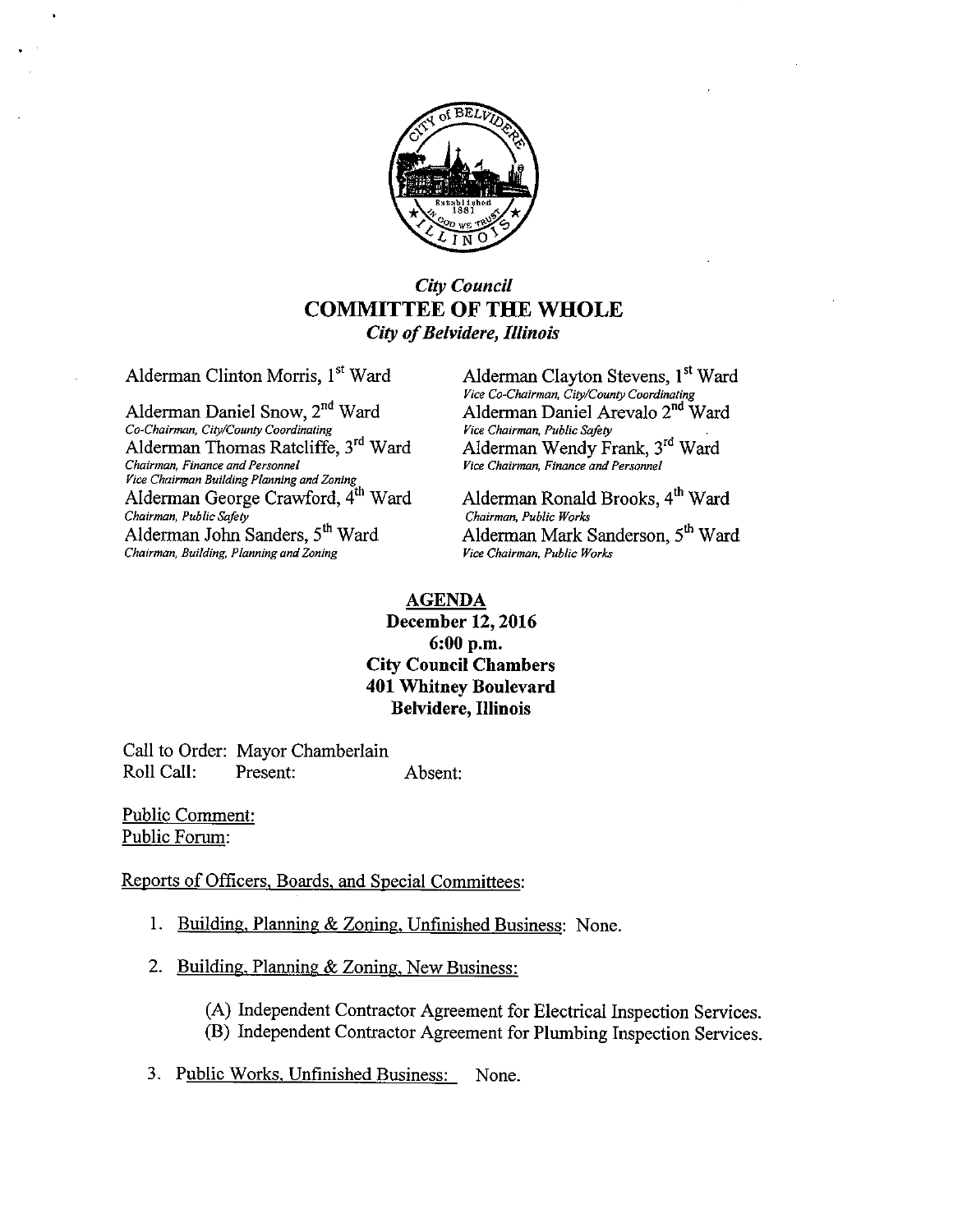# 4. Public Works, New Business:

- (A) Request for reduction of cash escrow Plat #2 of Landmark Logistics Subdivision.
- B) Well #4 Electrical Upgrade.
- C) Well #9 Electrical Upgrade.

# 5. Other:

 $\hat{\mathbf{r}}$ 

 $\ddot{\phantom{0}}$ 

- A) Business Registration— keep on agenda.
- B) Alexis Fire Equipment Company— Sales Agreement.
- 6. Adiournment: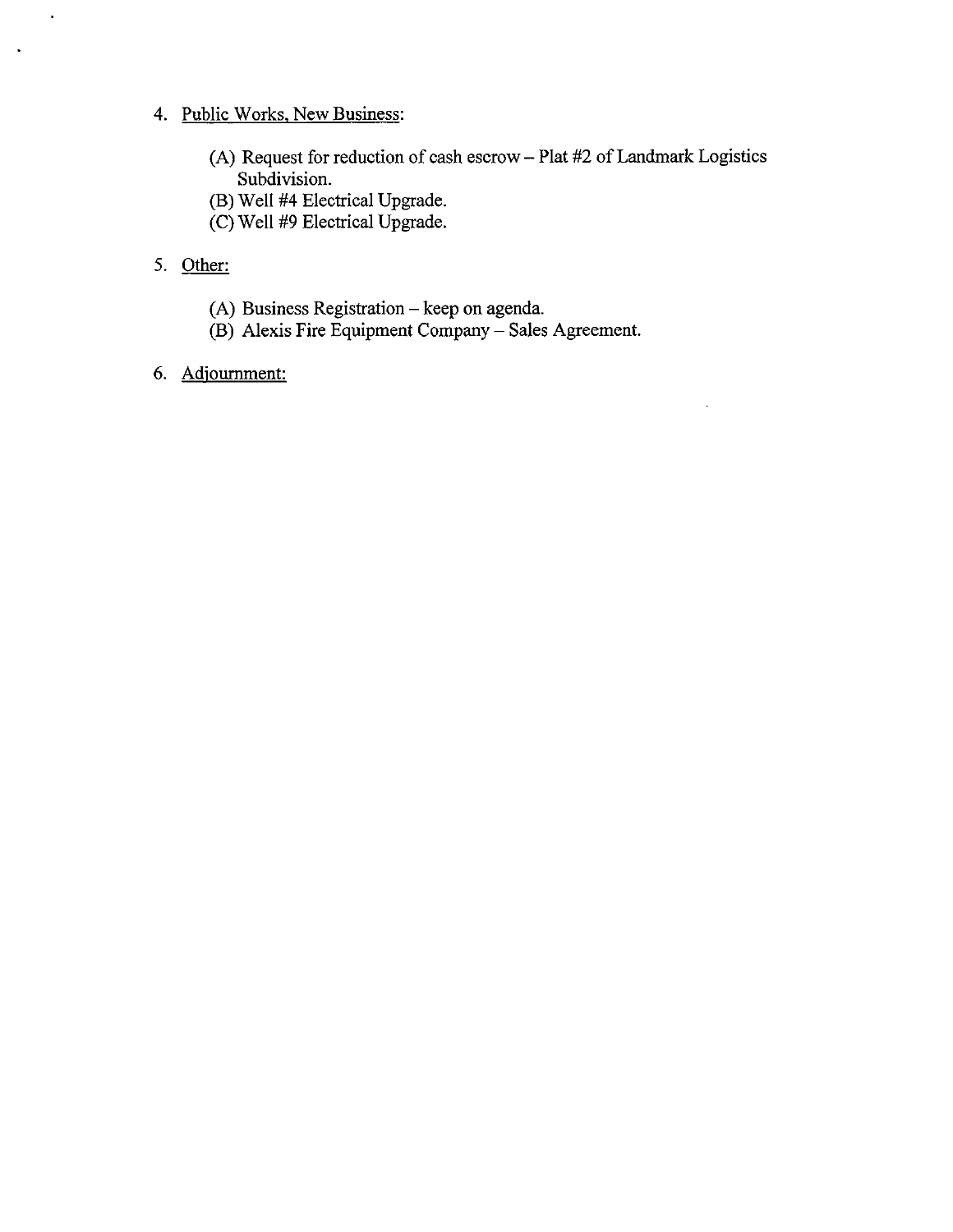#### INDEPENDENT CONTRACTOR AGREEMENT FOR ELECTRICAL INSPECTION SERVICES

WHEREAS, the City of Belvidere (the City) operates a Building Department which, in part, inspects electrical systems for new construction and existing buildings; and

WHEREAS, the City finds it desirable to enter into an independent contractor relationship to provide for electrical inspections; and

WHEREAS, Phillip Long is <sup>a</sup> licensed electrician in the State of Illinois who owns and operates an electrical inspection business commonly known as Long Enterprise; and

WHEREAS, Phillip Long through Long Enterprise also performs other inspection services; and

WHEREAS, Phillip Long d/b/a Long Enterprise desires to provide electrical and other inspection services as assigned to the City on a contract basis.

NOW THERFORE, IT IS Agreed between the City of Belvidere and Phillip Long d/b/a Long Enterprise (hereinafter Inspector) as follows:

- 1) The foregoing recitals are incorporated herein as if fully set forth by this reference.
- 2) The inspector warrants that inspector has and will maintain in full force and effect all required certifications and licenses necessary to perform the services under this Agreement.
- 3) Inspector agrees to provide electrical and other inspection services as assigned, for the City of Belvidere. As <sup>a</sup> part of such inspections, Inspector shall prepare and provide City with such reports and forms required by City ordinance, state statute, and such further forms and reports as reasonably required by the City. Further, Inspector agrees to attend and participate in such meetings relating to specific projects and inspections as reasonably required by the City.
- 4) Inspector agrees and recognizes that these services will be provided as an independent contractor on a non-employee contract basis. Inspector shall be responsible for determining the method of conducting all inspections and other work and shall solely be responsible for the conduct of such inspections and work.
- 5) Inspector agrees that all inspections and work performed will be performed in compliance with all Ordinances, Codes and policies (either written or oral) of the City of Belvidere, its Building Department and all statutes of the State of Illinois. All inspections and work will be performed promptly( within 48 hours) upon request of the City. Inspector agrees that any employee assigned to conduct inspections for the City will have and maintain all necessary licenses of the State of Illinois and will be reasonably acceptable to the City. Prior to assigning any new employee to <sup>a</sup> City inspection or project, Inspector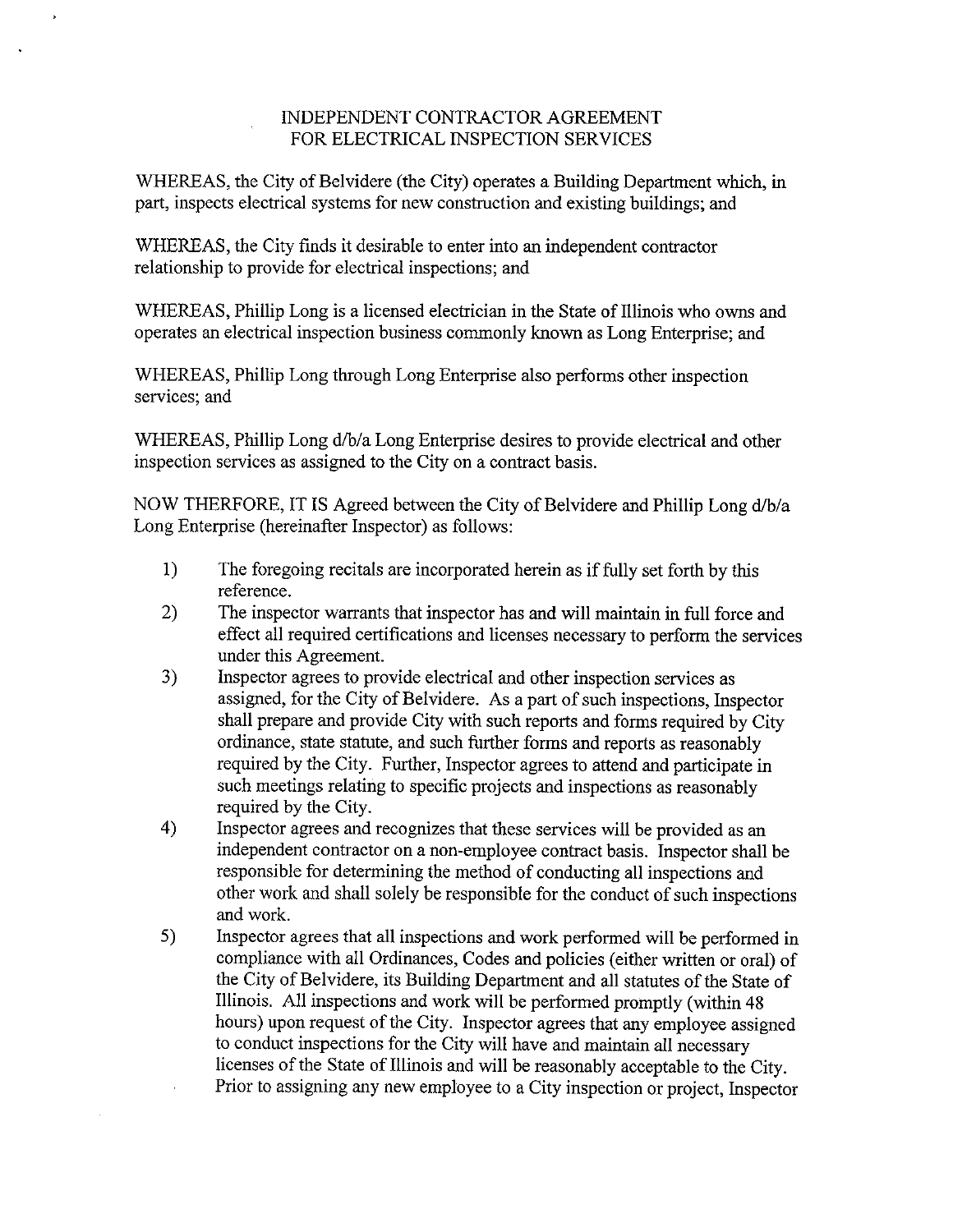will inform the City of the new employee and seek the City's approval of the employee, which approval will not be unreasonably withheld. Inspector shall notify the City of Belvidere Building Inspector of any period in which neither Inspector nor any of its employees will be unavailable to perform services. In the event Inspector is not available to perform services and the City is required (due to Inspector's unavailability) to obtain an alternative service, Inspector shall reimburse the City in the amount of \$128.00 per day that the City obtains an alternative service provider.

- 6) Inspector shall perform all inspections and other work (both residential and other inspections) as required by the City. As compensation for said inspections, the City shall pay Inspector the flat fee of \$18,500 per year. Said fee shall be paid in 12 equal installments on a monthly basis.
- 7) Inspector agrees that Inspector is not an employee of the City but provides contract services to the City. Inspector and inspector's employees shall not represent themselves to any third party as a City Employee but instead as the City's Contract Inspectors/Service Providers. Inspector is not bound by an employment relationship to comply with the City's personnel manual. However, Inspector agrees to comply with the City's ethics ordinance (and all other City ordinances). Inspector shall be solely responsible for all income taxes and other taxes for Inspector and its employees.
- 8) Inspector agrees to maintain in full force and effect general commercial liability and automobile insurance with limits not less than the amounts set forth in Exhibit A and shall cause the City of Belvidere to be named as an additional insured on all insurance policies. Further, Inspector agrees to indemnify and hold the City harmless from any and all claims, injuries, and causes of action arising from Inspector's actions, or failure to act, in any way related to this Agreement or Inspector's services hereunder, excepting those claims, arising solely from the City' <sup>s</sup> own actions or failure to act.
- 9) This Agreement shall expire on April 30, 2017. It may be renewed for subsequent one-year terms upon the agreement of the parties hereto. Notwithstanding the foregoing, either party may terminate this Agreement for any reason or no reason at all upon 5 days written notice. If the City terminates this Agreement due to a violation arising under Section 7 above, no notice is necessary and this Agreement may be terminated immediately. In the event the Agreement is terminated prior to its term, Inspector shall only be entitled to <sup>a</sup> prorated portion of his/her annual inspection flat fee.
- 10) This Agreement may be executed in one or more counterparts, each of which shall be deemed an original, but all of which together shall constitute one and the same agreement.
- 11) The Agreement may not be modified or amended without the written consent of the City and the Inspector.
- 12) If any portion of this Agreement is deemed invalid or ineffective by <sup>a</sup> court of competent jurisdiction, such provision or portion shall be ineffective only to the extent of said invalidity without invalidating or affecting the remainder of such provision or remaining provisions of the Agreement.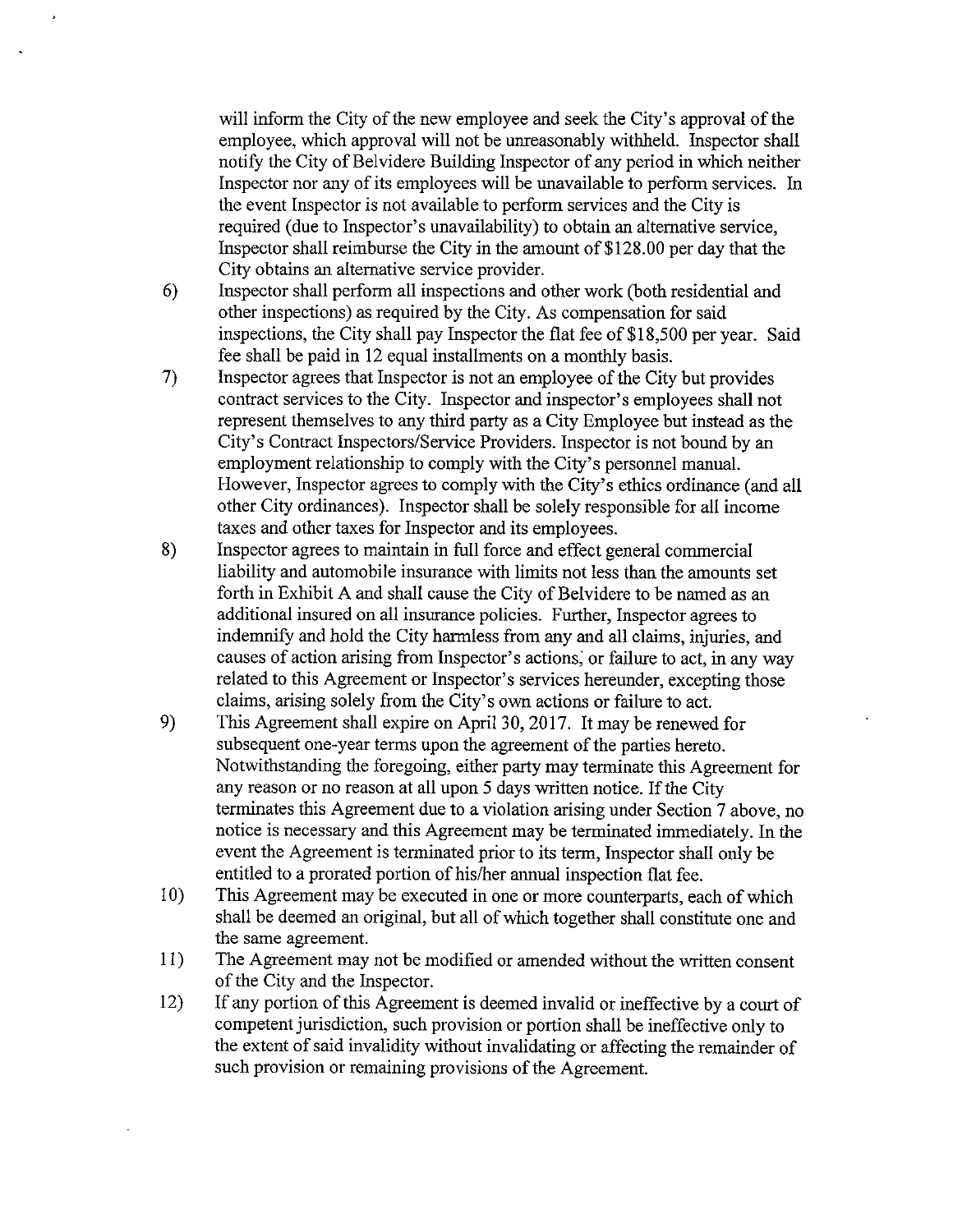Dated:

 $\langle \rangle$ 

 $\ddot{\phantom{a}}$ 

| By: | Phillip Long d/b/a |
|-----|--------------------|
|     | Long Enterprise    |

Long Enterprise By: The City of Belvidere

 $By:$  Phillips  $\overline{\mathcal{L}}_{exp}$  By: Phillip Long  $\boldsymbol{\nu}$  Mayor

 $\overline{a}$ 

 $\hat{\boldsymbol{\gamma}}$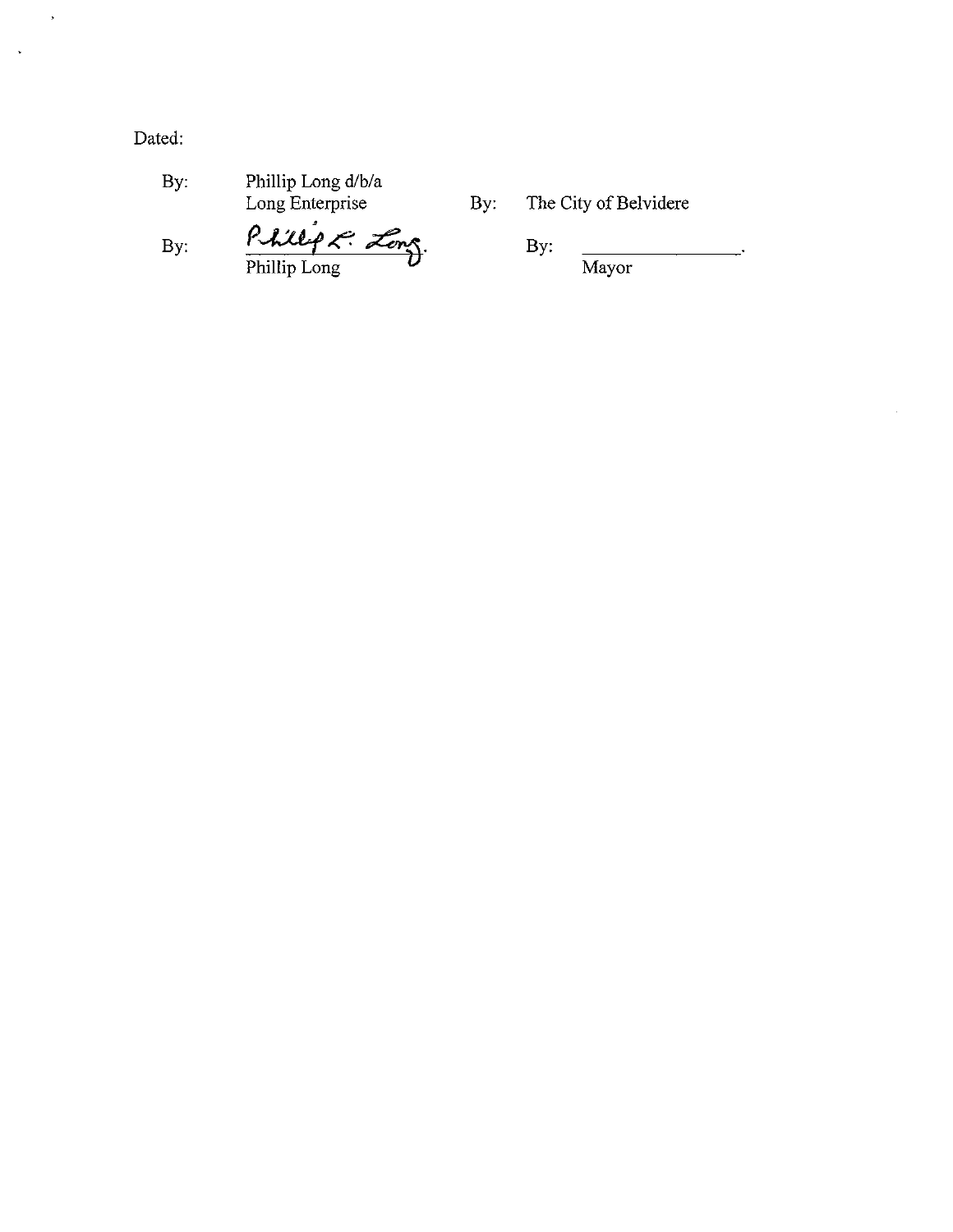#### INDEPENDENT CONTRACTOR AGREEMENT FOR PLUMBING INSPECTION SERVICES

WHEREAS, the City of Belvidere (the City) operates a Building Department which, in part, inspects plumbing systems for new construction and existing buildings; and

WHEREAS, the City finds it desirable to enter into an independent contractor relationship to provide for plumbing inspections; and

WHEREAS, Billy Toft is a licensed plumber in the State of Illinois; and

WHEREAS, Billy Toft desires to provide inspection services to the City on an independent contractor basis as a plumbing inspector; and

NOW THERFORE, IT IS Agreed between the City of Belvidere and Billy Toft hereinafter Inspector) as follows:

- 1) The foregoing recitals are incorporated herein as if fully set forth by this reference.
- 2) The inspector warrants that inspector has and will maintain in full force and effect all required certifications and licenses necessary to perform the services under this Agreement.
- 3) Inspector agrees to provide plumbing inspection services for the City of Belvidere. As a part of such inspections, Inspector shall prepare and provide City with such reports and forms required by City ordinance, state statute, and such further forms and reports as reasonably required by the City. Further, Inspector agrees to attend and participate in such meetings relating to specific plumbing projects and inspections as reasonably required by the City.
- 4) Inspector agrees and recognizes that these services will be provided as an independent contractor on a non-employee contract basis. Inspector shall be responsible for determining the method of conducting all inspections.
- 5) Inspector agrees that all inspections performed will be performed in compliance with all Ordinances, Codes and policies (either written or oral) of the City of Belvidere and its Building Department and all statutes of the State of Illinois. All inspections will be performed promptly (within 48 hours) upon request of the City. Inspector agrees to notify the City of Belvidere Building Inspector of any period in which Inspector will be unavailable to perform inspection services (including, but not limited to vacations, extended illness etc.). In the event Inspector is not available to perform inspection services and the City is required (due to Inspector's unavailability) to obtain an alternative inspection service, Inspector shall reimburse the City in the amount of\$92.00 per day that the City obtains an alternative inspector.
- 6) Inspector shall perform all plumbing inspections (both residential and other inspections) as required by the City. As compensation for said inspections, the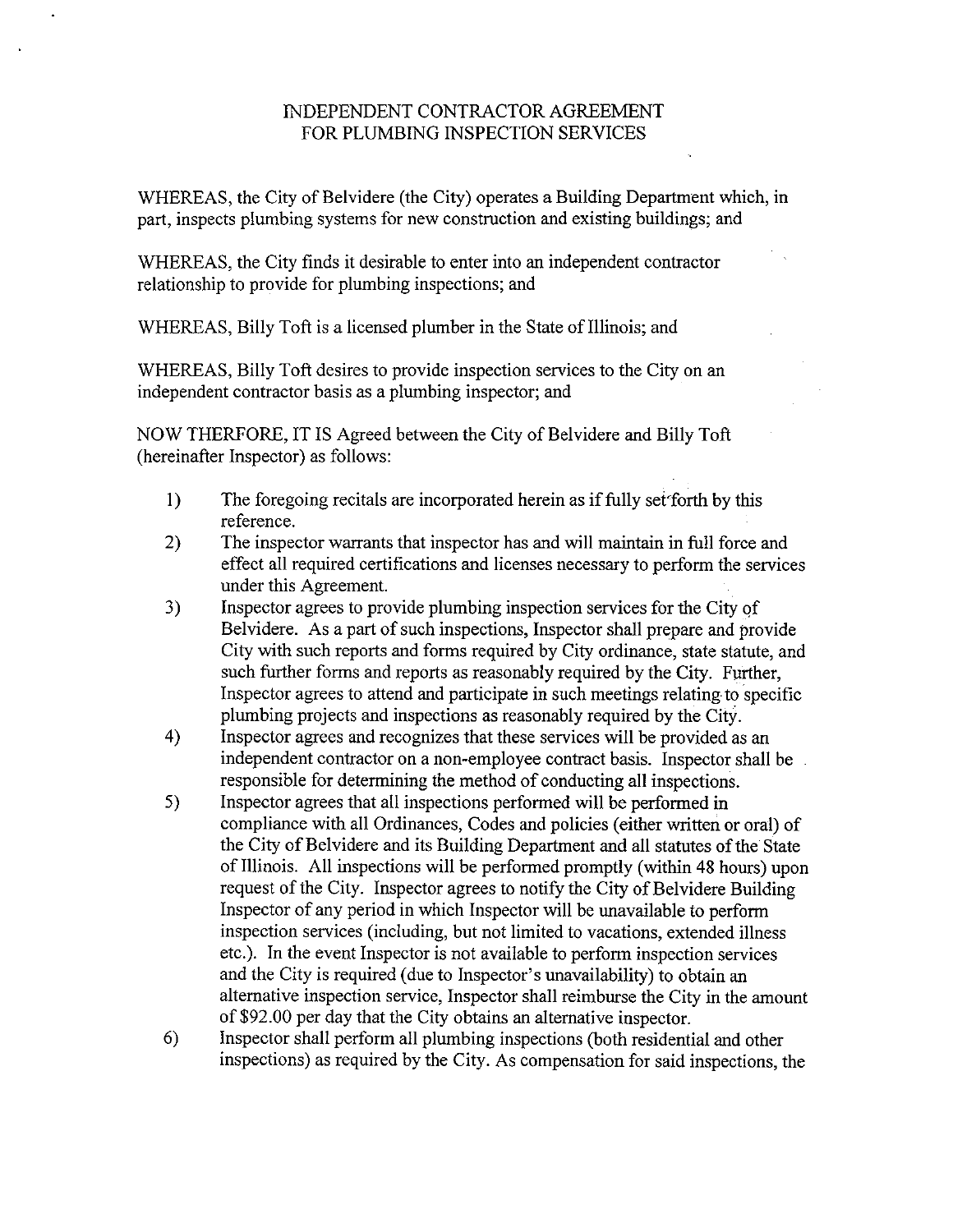City shall pay Inspector the flat fee of \$17,000 per year. Said fee shall be paid in 12 equal installments on a monthly basis.

- 7) Inspector agrees that he is an independent contractor and not an employee of the City. Inspector shall not represent himself/herself to any third party as a City Employee but instead as the City' <sup>s</sup> Contract Plumbing Inspector. Inspector is not bound by an employment relationship to comply with the City's personnel manual. However, Inspector agrees to comply with the City's ethics ordinance (and all other City ordinances). Inspector shall be solely responsible for all income taxes and other taxes.
- 8) Inspector agrees to maintain in full force and effect general commercial liability and automobile insurance with limits not less than the amounts set forth in Exhibit A and shall cause the City of Belvidere to be named as an additional insured on all insurance policies. Further, Inspector agrees to indemnify and hold the City harmless from any and all claims, injuries, and causes of action arising from Inspector's actions, or failure to act, in any way related to this Agreement or Inspector's services hereunder, excepting those claims, arising solely from the City' <sup>s</sup> own actions or failure to act.
- 9) This Agreement shall expire on April 30, 2017. It may be renewed for subsequent one-year terms upon the agreement of the parties hereto. Notwithstanding the foregoing, either party may terminate this Agreement for any reason or no reason at all upon 5 days written notice. If the City terminates the Agreement due to a violation arising under Section 7 above, no notice is necessary and this Agreement may be immediately terminated. In the event the Agreement is terminated prior to its term, Inspector shall only be entitled to <sup>a</sup> prorated portion of his/her annual inspection flat fee.
- 10) This Agreement may be executed in one or more counterparts, each of which shall be deemed an original, but all of which together shall constitute one and the same agreement.
- 11) The Agreement may not be modified or amended without the written consent of the City and the Inspector.
- 12) If any portion of this Agreement is deemed invalid or ineffective by <sup>a</sup> court of competent jurisdiction, such provision or portion shall be ineffective only to the extent of said invalidity without invalidating or affecting the remainder of such provision or remaining provisions of the Agreement.

Dated:

By: Billy Toff By:  $\mathcal{B}\mathcal{U}\mathcal{U}\longrightarrow\mathcal{B}\mathcal{U}$  By:  $\frac{1}{\text{Billy}}$  Toft  $\frac{1}{\text{Mayor}}$ 

By: City of Belvidere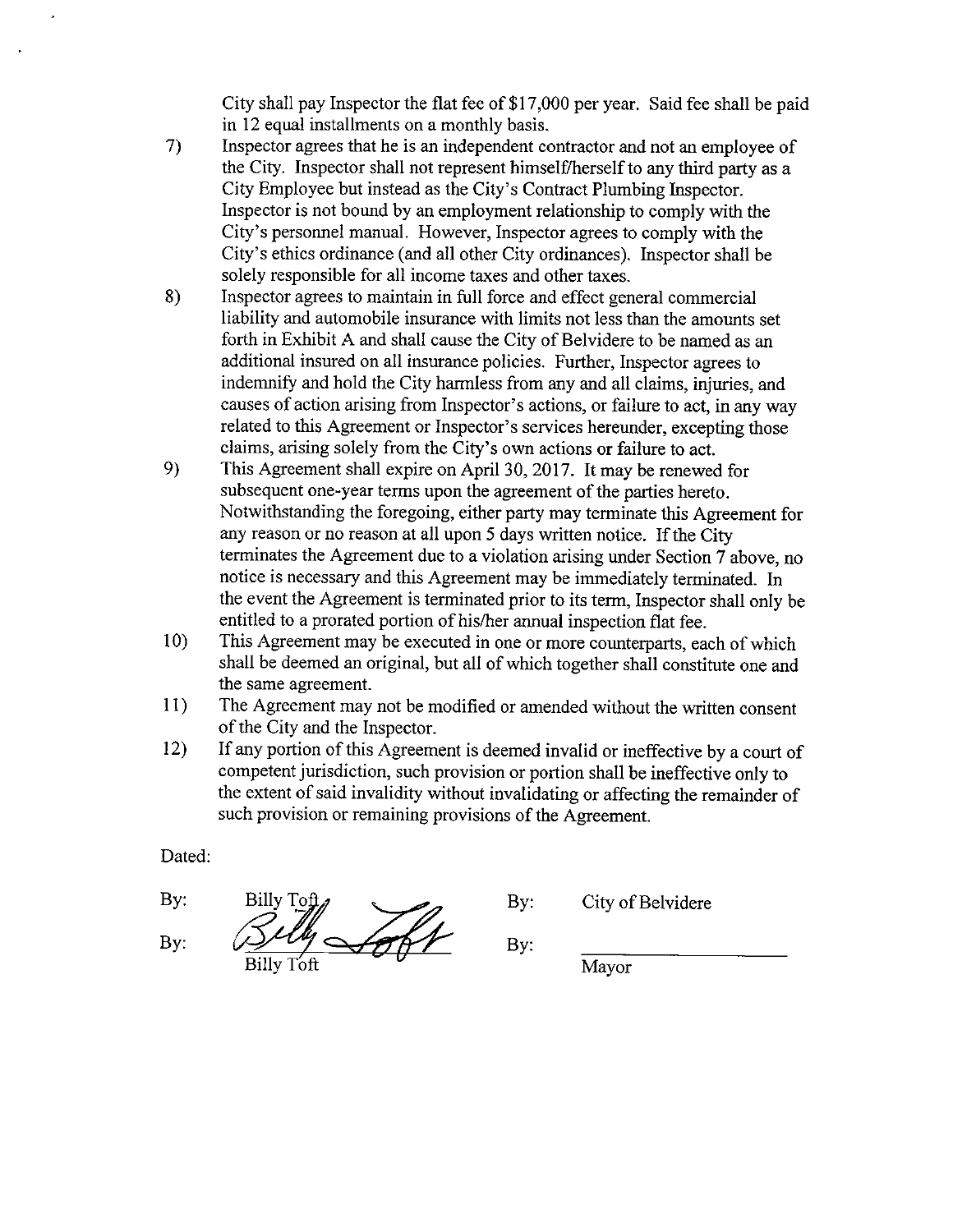# Belvidere Public Works



 $\ddot{\phantom{a}}$ 

1

| To: | Mayor and City Council                                                           |
|-----|----------------------------------------------------------------------------------|
|     | <b>From:</b> Brent Anderson, Director of Public Works                            |
|     | <b>Date: 12/7/2016</b>                                                           |
| Re: | Request for Reduction of Cash Escrow - Plat #2 of Landmark Logistics Subdivision |
|     |                                                                                  |

Pleased find attached to this memo a request from the developer to reduce the amount of cash escrow for the public improvements completed in Plat #2 of Landmark Logistics Subdivision.

We have reviewed the developer's request and based on the work completed to date, the escrow may be reduced from \$402,786.00 to \$72,838.00. This amount represents 125% of the cost of the uncompleted work, in accordance with the provisions of Section 151.61(b)(2) of the City's Subdivision Code.

 $\alpha$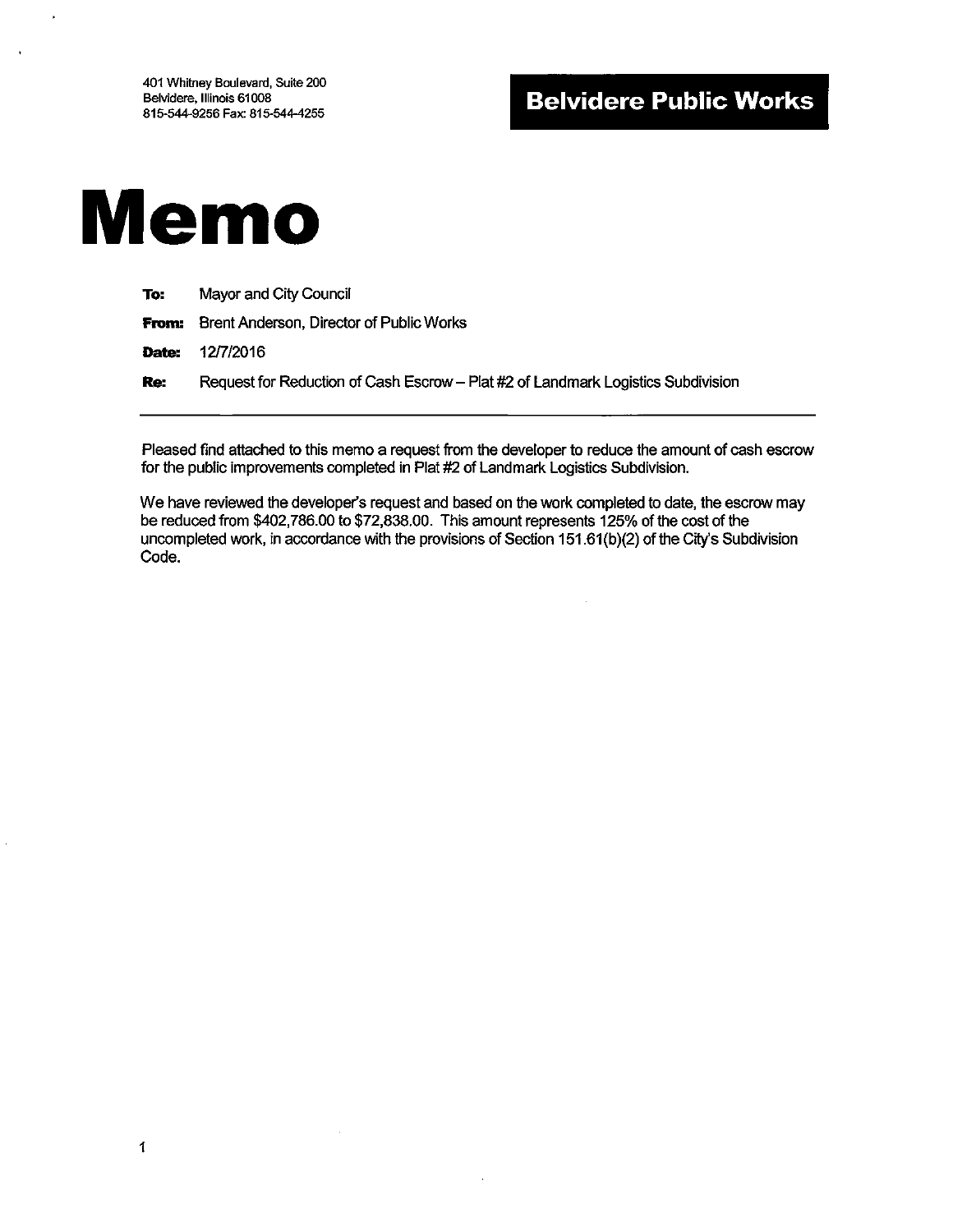# R.K. JOHNSON & ASSOCIATES, INC.

1515 Windsor Road, Loves Park, IL 61111 (815) 633-5097

December 6, 2016

Brent Anderson Director of Public Works 401 Whitney Blvd. Belvidere, IL 61008

Re: Proposed Improvements for Landmark Logistics Subdivision, Plat No. 2

Brent,

At the request of the Developer, Dan Ericson, we have completed a cursory field inspection of the public improvements related to the;project referenced above. It is our understanding that the required Retainage Amount may be lowered to the substantial amount of site work that has already been completed. The purpose of this letter is to summarize the items that have been constructed, An Estimate ofOutstanding Cost to Date has been prepared and has been sent with this cover letter.

The HMA pavement, concrete curb and gutter and concrete sidewalk within the Logistics Drive public right-of- way has been constructed and appears to be draining property. The lawn area in the parkway, however, still requires final grading and restoration.

The PVC water main, domestic and fire protection water services and fire hydrant have been installed. We. have confirmed with the City Water Department that the water main has been charged, flushed and pressure tested. A leak at one of the 2" service saddles was discovered and repaired, and a successful pressure test was witnessed. A successful bacteriological test must be completed before the City accepts the water main.

The storm sewer structures, sewer pipe, culverts and flared end sections were all visually observed as installed As there is no standing water on the paved surfaces, it is assumed that the storm sewer is functioning property and conveying all storm water runoff to the designated detention areas.

The drainage swales and dry-bottom detention ponds have been graded and the bioretention facilities and dry well structures have been installed. The size, shape and depth of the detention areas appear to match the approved drawings. While the drainage swales and pond bottoms are muddy and wet, there is very little standing water on the site. It should be noted, however, that final grading and site restoration is not done and will likely need to be completed in the spring.

Based on our site inspection, it seems clear that the public improvements on Landmark Logistics, Plat No. 2 have been substantially completed. For that reason, we feel a reduction in the amount retained by the City would be very reasonable.

Please feel free to call with any questions or concerns.

Sincerely,

Nicholas Becker, P.E., CFM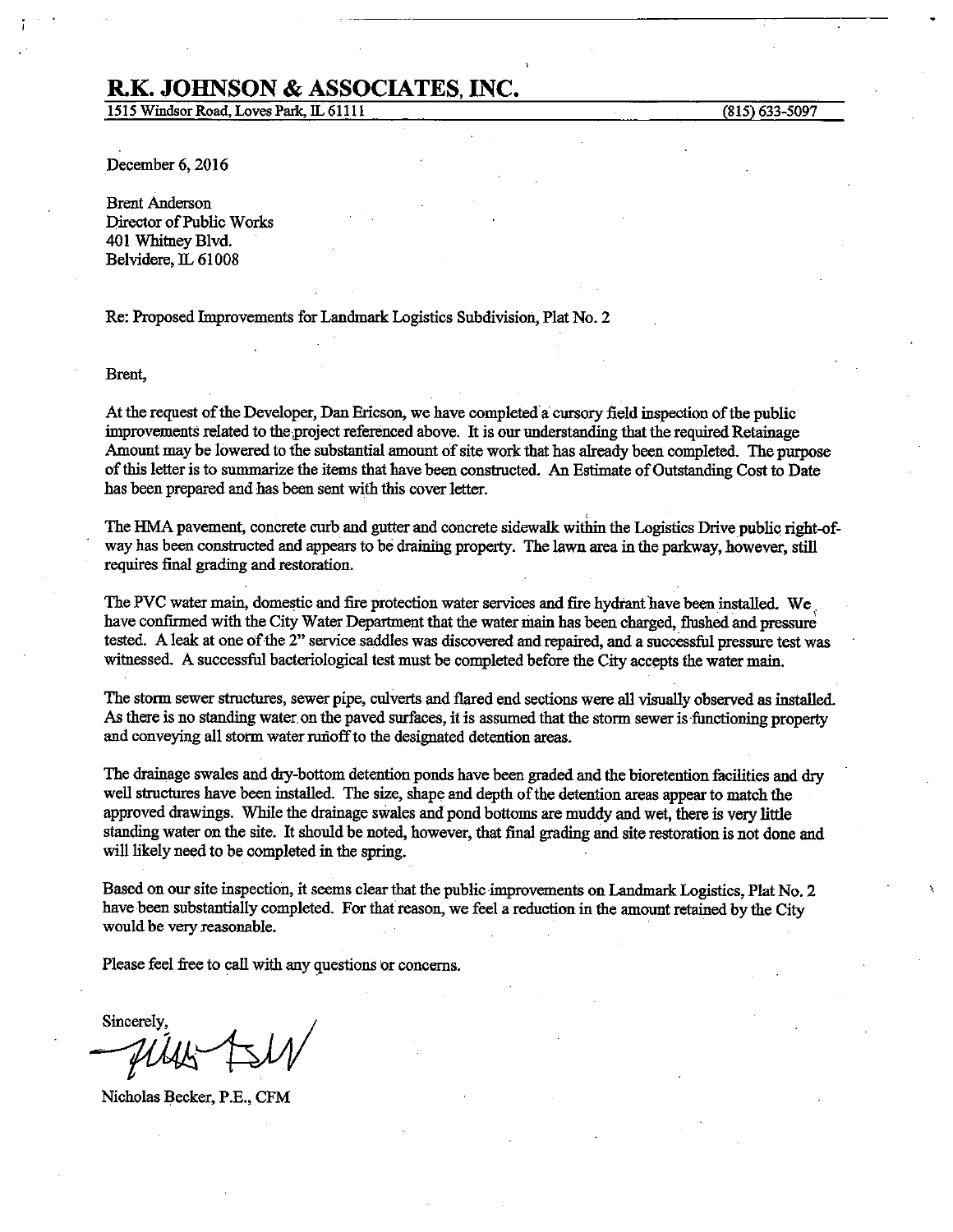| )<br> <br> <br>I                                   |  |
|----------------------------------------------------|--|
| こうり ろうこうこうきりこう うらりこ てら クラ ファクロミサロ<br>ノハー<br>a<br>1 |  |
| こくこ りくこく                                           |  |
| .<br>(                                             |  |

|                                                      | \$58,270.00                      | R 6, 2016                        |                                 |                |             | ESTIMATED OUTSTANDING COST AS OF DECEMBE                 |
|------------------------------------------------------|----------------------------------|----------------------------------|---------------------------------|----------------|-------------|----------------------------------------------------------|
| Not complete                                         | ↔<br>3,320.00                    | ↔<br>3,320.00                    | 00'01                           | 332<br>↔       | <b>FOOT</b> | <b>CMLT DUOL WA#10, BLK, AFD</b><br>& GROUND             |
| Not complete                                         | $\overline{6}$<br>6,000.00       | $\Theta$<br>6,000.00             | 3,000.00                        | Z<br>₩         | EACH        | <b>STREET LIGHT, COMPLETE</b>                            |
|                                                      |                                  |                                  |                                 |                |             | <b>LIGHTING</b>                                          |
| <u>maintenance required</u><br>Installed but routine | ୫<br>00'008                      | $\boldsymbol{\varphi}$<br>00'008 | 00'008                          | ∸<br>မာ        | EACH        | ROCK CHECK DAM                                           |
| <u>maintenance required</u><br>Installed but routine | ↔<br>00'009                      | ↔<br>00'009                      | 200.00                          | ω<br>↔         | EACH        | CULVERT PROTECTION                                       |
| naintenance reguired<br>Installed but routine        | G9<br>1,000.00                   | $\bullet$<br>00'000'L            | 100.00                          | $\vec{0}$<br>₩ | EACH        | HEMPORARY DITCH CHECK                                    |
| maintenance required<br>Installed but routine        | €9<br>00'008                     | ↔<br>800.00                      | 100.00                          | œ<br>₩         | EACH        | <b>INLET PROTECTION</b>                                  |
|                                                      |                                  |                                  |                                 |                |             | <b>EROSON CONTROL &amp; SITE</b><br><b>STABILIZATION</b> |
|                                                      | ക<br>٠                           | ↔<br>7,000.00                    | 3,500.00                        | $\sim$<br>↔    | <b>EACH</b> | BIORETENTION FACILITY                                    |
|                                                      | $\overline{G}$<br>٠              | ↔<br>14,000.00                   | 2,800.00                        | O٦<br>↮        | EACH        | DRY WELL                                                 |
|                                                      | ⊕<br>J.                          | ↔<br>2,800.00                    | 2,800.00                        | ∸<br>↮         | EACH        | STORM MANHOLE,<br><b>5'DIAMETER</b>                      |
| Storm sewer installation<br>is complete              | $\overline{ }$<br>٠              | ↔<br>12,800.00                   | 3,200.00                        | 4<br>↔         | EACH        | INLET SPECIAL                                            |
|                                                      | $\overline{v}$<br>٠              | ↔<br>2,400.00                    | 00'009                          | 4<br>↔         | EACH        | PAECA21 CONCRETE FLARED END 2ECHON, 18.<br>DК            |
|                                                      | ↔<br>ı,                          | ŧ٩<br>1,600.00                   | 400.00                          | 4<br>↔         | EACH        | PRECAST CONCRETE FLARED END SECTION, 15"<br>Dk           |
|                                                      |                                  |                                  |                                 |                |             | STORM WATER DEANNAGE & DETENTION                         |
| <b>NOTES</b>                                         | OUTSTANDING<br><b>TOTAL COST</b> | <b>TOTAL COST</b>                | <b>UNIT COST</b>                | <b>QTY.</b>    | <b>ENIT</b> | <b>HEN</b>                                               |
|                                                      |                                  | <b>GISTICS</b>                   | FINAL PLAH NO. 2 of LANDWARK LO |                |             | ENGINEER'S ESTIMATE OF OCTSTANDING COST as of 12-6-16    |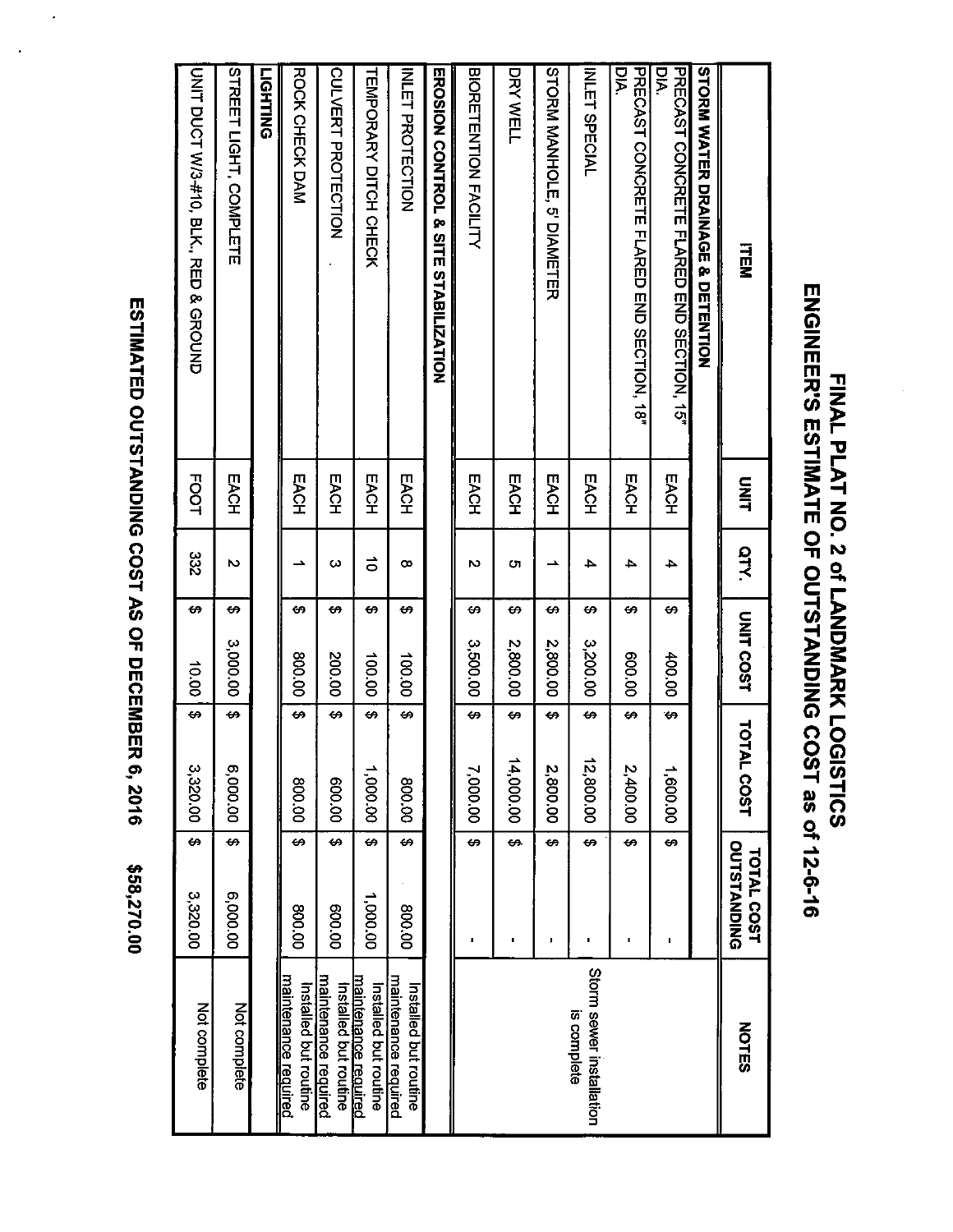| $\begin{array}{c} \hline \text{I} \text{ } \pi \text{I} \text{ } \Delta \text{I} \text{ } \Delta \text{I} \text{ } \alpha \text{ } \alpha \text{ } \alpha \text{ } \alpha \text{ } \beta \text{ } \Delta \text{ } \lambda \text{ } \alpha \text{ } \alpha \text{ } \alpha \text{ } \alpha \text{ } \alpha \text{ } \alpha \text{ } \alpha \text{ } \alpha \text{ } \alpha \text{ } \alpha \text{ } \alpha \text{ } \alpha \text{ } \alpha \text{ } \alpha \text{ } \alpha \text{ } \alpha \text{ } \alpha \text{ } \alpha \text{ } \alpha \text{ } \alpha \text{ } \alpha \text{ }$<br>그 시 및 프<br>$\left  \frac{5}{2} \right $<br>│ ಔ │ ፩ │ <b>≥</b> │   금<br>미 는 ㅣ ;;; ㅣ<br>SOIL, LAWN SEED,<br>ZATION)<br>2034) SANITARY SEWER<br>241) SANITARY SEWER<br>241) SANITARY SEWER<br>$\frac{4}{5}$ $\frac{8}{10}$ $\frac{1}{2}$<br>ER MAIN<br>$\begin{array}{ c c c }\n\hline\n\text{F} & \text{F} & \text{F} & \text{F} \\ \hline\n\text{F} & \text{F} & \text{F} & \text{F} & \text{F} \\ \hline\n\text{F} & \text{F} & \text{F} & \text{F} & \text{F} \\ \hline\n\text{F} & \text{F} & \text{F} & \text{F} & \text{F} & \text{F} \\ \hline\n\text{F} & \text{F} & \text{F} & \text{F} & \text{F} & \text{F} & \text{F} \\ \hline\n\text{F} & \text{F} & \text{F} & \text$<br>드ដ<br>2 있 |  |  |
|----------------------------------------------------------------------------------------------------------------------------------------------------------------------------------------------------------------------------------------------------------------------------------------------------------------------------------------------------------------------------------------------------------------------------------------------------------------------------------------------------------------------------------------------------------------------------------------------------------------------------------------------------------------------------------------------------------------------------------------------------------------------------------------------------------------------------------------------------------------------------------------------------------------------------------------------------------------------------------------------------------------------------------------------------------------------------------------------------------------------------------------------------------------------------------------------------------------------------------------------------------------------------------------|--|--|
| 2-6-10<br>SAC-10<br>SLEATOOST<br>SLEATOOST<br>SLEATOOST<br>SLEATOOST<br>SLEATOOST<br>COTAL COST<br>COTAL COST<br>COTAL COST<br>COTAL COST<br>COTAL COST<br>COTAL COST<br>CONGER SUSICOST<br>CONGER SUSIC (REGELER 10% for final<br>CONGER SUSIC (REGELER 10<br><u> 1 i i matematika da shekara 1 i ili matematika da shekara 1 i ili matematika da shekara 1 i ili matematika d</u>                                                                                                                                                                                                                                                                                                                                                                                                                                                                                                                                                                                                                                                                                                                                                                                                                                                                                                    |  |  |

# G) י<br>D. of<br>O<br>O<br>C<br>C<br>C 1<br>1 ≦ <u>ክ</u> g | 50<br>g | 50 d <u>ັດ</u> ທັ ې<br>÷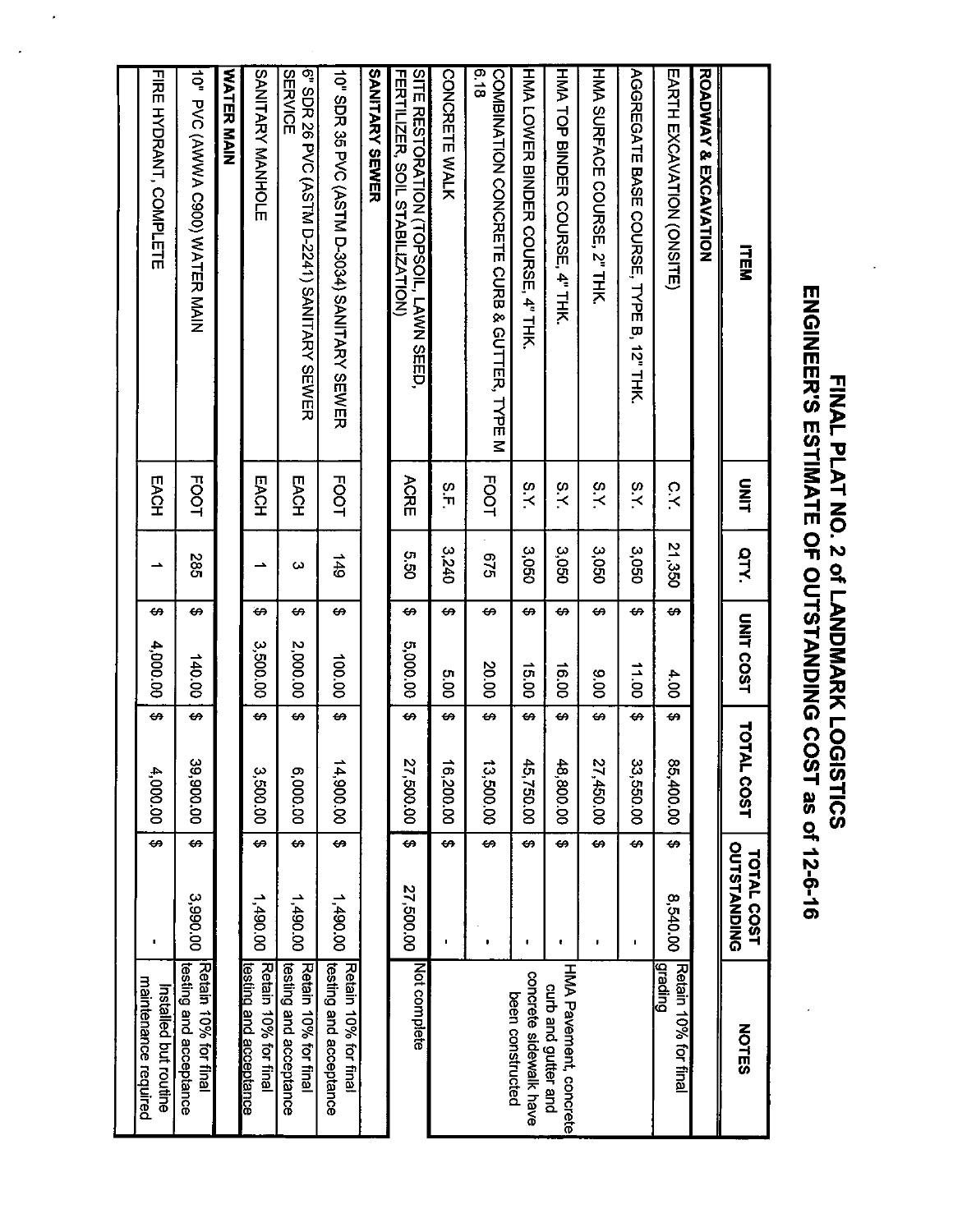| <b>ENGINER'S ESTIMATE OF OUTSTANDING COS</b><br><b>FINAL PLAT NO: 2 04 LANDARK LOGISTICS</b> |             |                |   |                  |       |             | $1$ as of 12-6-16                |                                                |
|----------------------------------------------------------------------------------------------|-------------|----------------|---|------------------|-------|-------------|----------------------------------|------------------------------------------------|
| <b>TEM</b>                                                                                   | <b>SHIT</b> | arv.           |   | <b>UNIT COST</b> | TOTAL | <b>COST</b> | OUTSTANDING<br><b>TOTAL COST</b> | <b>NOTES</b>                                   |
| <b>SERVICE, COMPLETE</b><br>10" PVC (AWWA C3000) FIRE PROTECTION WATER                       | EACH        |                | ↮ | 2,500.00         | ₩     | 2,500.00    | ₩<br>250.00                      | testing and acceptance<br>Retain 10% for final |
| <b>SERVICE, COMPLETE</b><br>6" PVC (AWWA C900) FIRE PROTECTION WATER                         | EACH        | N              | ₩ | 2,200.00         | ₩     | 4,400.00    | ↔<br><b>440.00</b>               | testing and acceptance<br>Retain 10% for final |
| 4" PVC (AWWA C900) DOMESTIC WATER SERVICE.<br>COMPLETE                                       | EACH        |                | ↮ | 2,000.00         | ↔     | 2,000.00    | ↔<br>200.00                      | Retain 10% for final<br>testing and acceptance |
| <b>2" TYPE K COPPER DOMESTIC MATER SERVICE</b><br>COMPLETE                                   | EACH        | Z              | ↔ | 1,800.00         | ୫     | 3,600.00    | €<br>360.00                      | Retain 10% for final<br>testing and acceptance |
| CONNECT TO EXISTING WATER MAIN                                                               | EACH        | $\rightarrow$  | ↔ | 00.000,1         | ₩     | 1,000.00    | ↔<br>$\blacksquare$              |                                                |
| 10" X 22: 5 DEGREE BEND FITTING                                                              | EACH        | Z              | ↔ | 00.00            | ↔     | 1,200.00    | ↔<br>٠                           | Complete/Installed                             |
| 10" 45 DEGREE BEND                                                                           | EACH        | ∸              | ↮ | 00'009           | မာ    | 00.008      | ₩<br>$\pmb{\ast}$                |                                                |
| <b>STORM WATER DRAINAGE</b><br>ço<br>DETENTION                                               |             |                |   |                  |       |             |                                  |                                                |
| RCP SLORM SEWEN, 12" DIAMETER                                                                | <b>FOOT</b> | $\overline{5}$ | ₩ | 30.00            | ↔     | 3,240.00    | ക<br>٠                           |                                                |
| KCP 21OKN 2EV/EK, 12, DIYNELER                                                               | <b>FOOT</b> | 281            | ↔ | 35.00            | ↔     | 9,835.00    | ↔<br>٠                           |                                                |
| RCP 21OKN 2EVER, 18, DIAMELER                                                                | <b>FOOT</b> | $\vec{5}$      | ↔ | 37.00            | ₩     | 3,922.00    | ↔                                | Storm sewer installation                       |
| RCP STORM SEMPLY, 24" DIAMETER                                                               | <b>FOOT</b> | <b>a</b>       | ↔ | 45.00            | ↔     | 7,605.00    | ₩<br>$\blacksquare$              | is complete                                    |
| PERFORALED PVO PIPE CNDERDRAIN, 12, DN                                                       | <b>FOOT</b> | $\frac{1}{2}$  | ↔ | 38.00            | ↔     | 6,764.00    | ↔                                |                                                |
| <b>DIA.</b><br>PRECAST CONCRETE FLARED END SECTION, 12"                                      | EACH        | N              | ↔ | 300.00           | ↔     | 00'009      | ↔<br>τ.                          |                                                |
|                                                                                              |             |                |   |                  |       |             |                                  |                                                |

# Ž m mu .<br>ק E MA<br>LAN<br>SH<br>SH<br>Sh o cr<br>C<br>C<br>C<br>C<br>C ≤ | 3<br>≥ |  $\tilde{\mathbf{x}}$ g | 50<br>g | 50 <u>ጋ ດັ</u>  $\overline{\boldsymbol \sigma}$ O M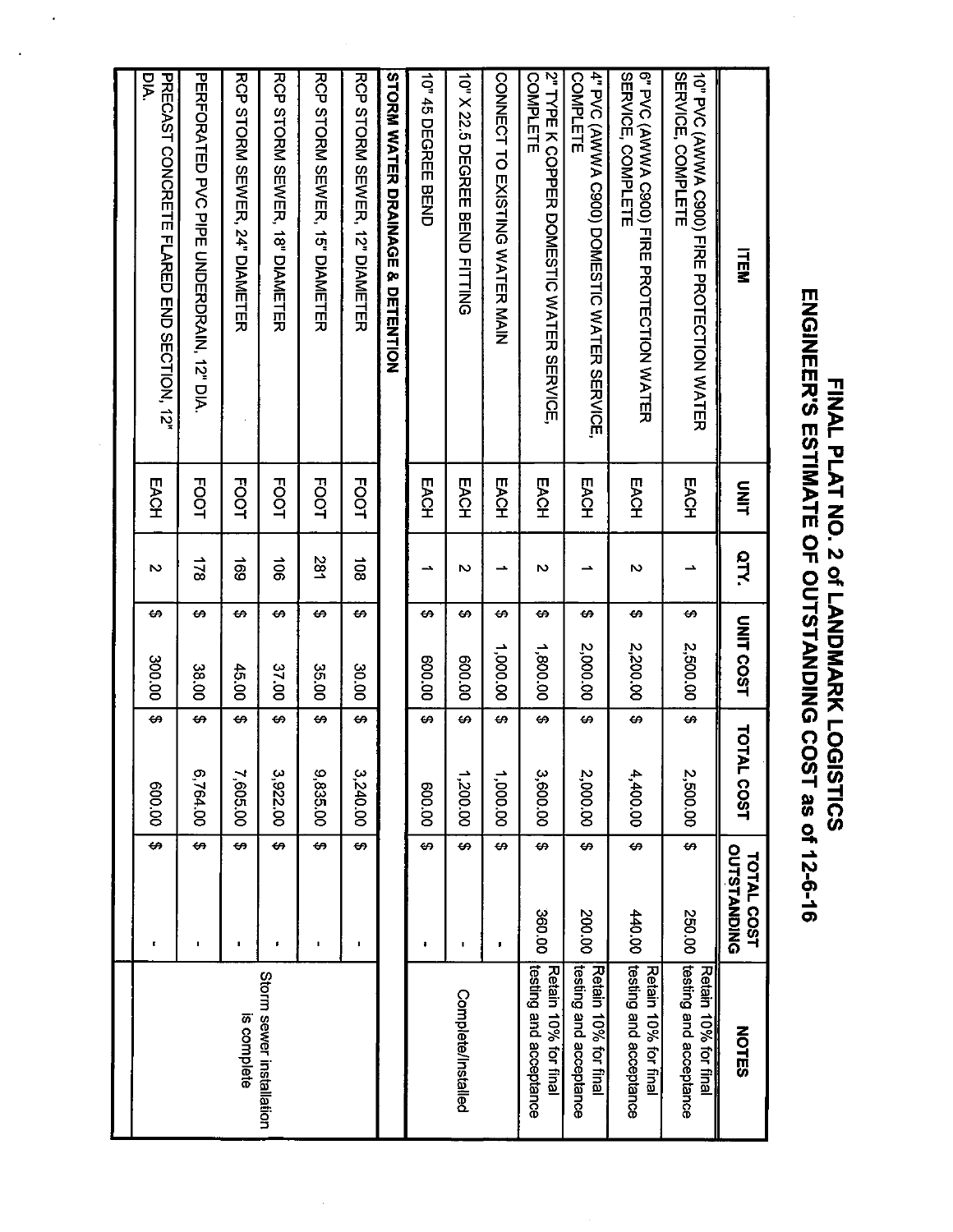401 Whitney Boulevard, Suite 200 Belvidere, Illinois 61008 815-544-9256 Fax: 815-544-4255

# **Belvidere Public Works**



| To: | <b>Mayor and City Council</b>                         |
|-----|-------------------------------------------------------|
|     | <b>From:</b> Brent Anderson, Director of Public Works |
|     | <b>Date: 12/8/2016</b>                                |
| Re: | Well #4 Electrical Upgrade                            |

The existing electrical distribution equipment at Well #4 needs to be upgraded. Some of the components are original to the building. We have received the following proposals to complete this work:

| 1. Engel Electric Company<br>1514 W 4 <sup>th</sup> St<br>Sterling, IL 61081 | \$29,974.00 |
|------------------------------------------------------------------------------|-------------|
| 2. The Morse Group<br>1390 Gateway Blvd<br>Beloit, WI 53511                  | \$32,320.00 |

Both firms have successfully completed projects for us in the past and are familiar with our facilities. Included in this work will be the installation of an automatic transfer switch which will allow for the future installation of a permanent stand-by generator for this well.

This work was not included in the current budget, however, we do have \$100,000 budgeted for the rehabilitation of Well #9. The cost to complete the rehabilitation and electrical upgrades to Well #9 will be approximately \$50,000, leaving a sufficient balance to complete the Well #4 electrical upgrade.

Council action on this item will require waiving of the bid requirement as a formal bid package with detailed specifications was not developed. Instead, an on-site meeting was held with both contractors to review the existing conditions and discuss ion on the required upgrades.

I would recommend approval of the proposal from Engel Electric, in the amount of \$29,974.00, to complete the electrical upgrades to Well #4. This work will be paid for from Line Item #61-1790.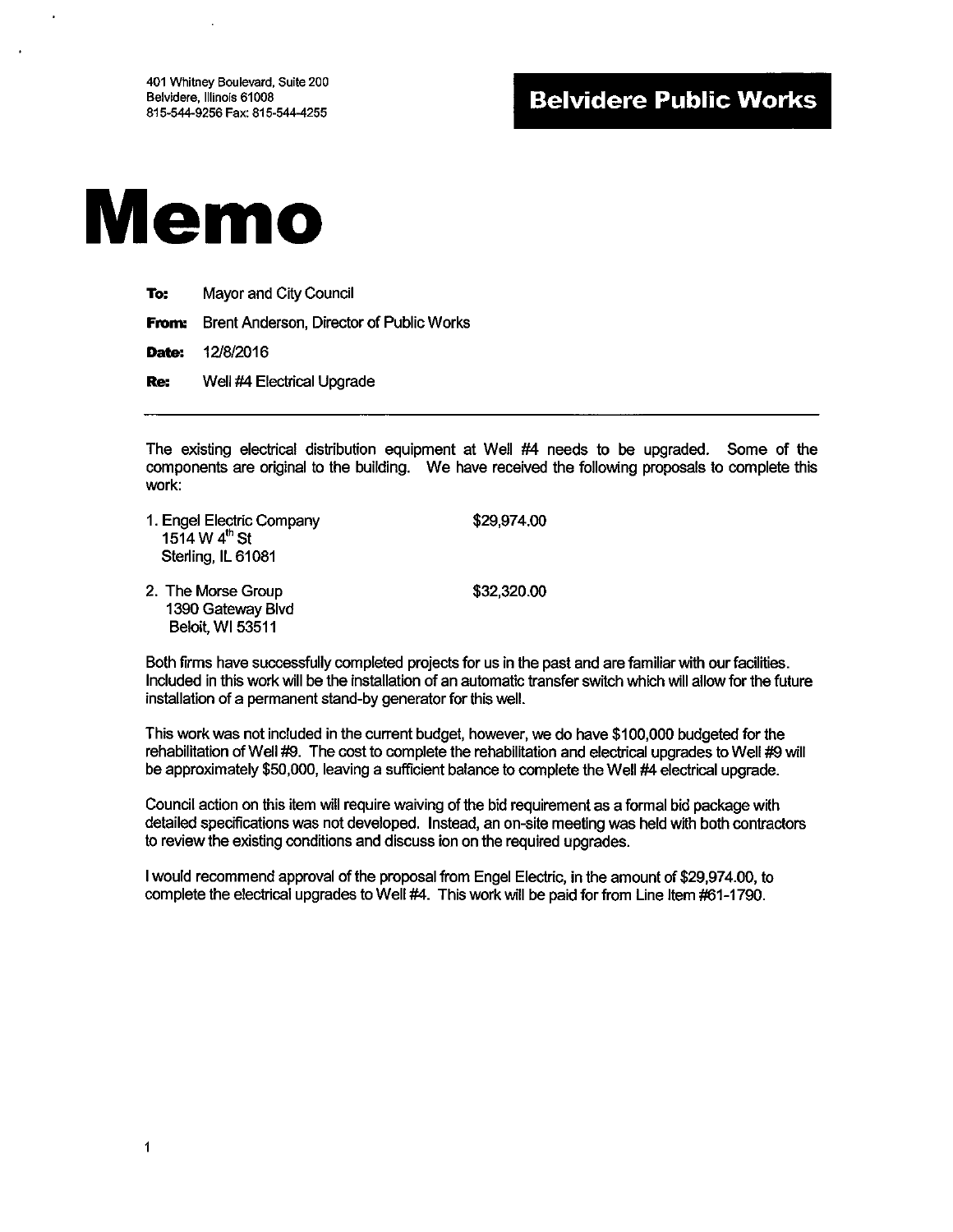



A<br>A , and A , and A , and A , and A , and A , and A , and A , and A , and A , and A , and A , and A , and A , and A , and A , and A , and A , and A , and A , and A , and A , and A , and A , and A , and A , and A , and A , 109 East Broadway | Alexis, IL 61412 Phone: (800) 322-2284 E-mait sales@alexisfirecom

# SALES AGREEMENT ALEXIS FIRE EQUIPMENT CO.

This Sales Agreement (" Agreement") is made and entered into, in duplicate on this  $\frac{1}{201}$  day of  $\frac{1}{201}$ , by and between ALEXIS<br>FIRE EQUIPMENT CO. an Illinois corporation (the "Company"), and FIRE EQUIPMENT CO., an Illinois corporation City of Belvidere

the "Buyer").

#### **WITNESSETH**

WHEREAS, the Company and the Buyer desire to enter into this Agreement subject to the terms and conditions hereto;

NOW, THEREFORE, for and in consideration of the foregoing recital and the undertakings and agreements hereinafter provided, the parties agree as follows:

#### ARTICLE 1: SALE

The Company agrees to sell to the Buyer, upon the conditions which are below written, the vehicle $(s)$  and equipment, according to the specifications attached and incorporated by reference herein as Exhibit A (collectively, the "Products").

#### ARTICLE 2: ACCEPTANCE

The Agreement shall be binding on the Company only after written acceptance at the Company's Home Office in Alexis, Illinois by an officer of the Company. Written notice of acceptance shall be given to the Buyer.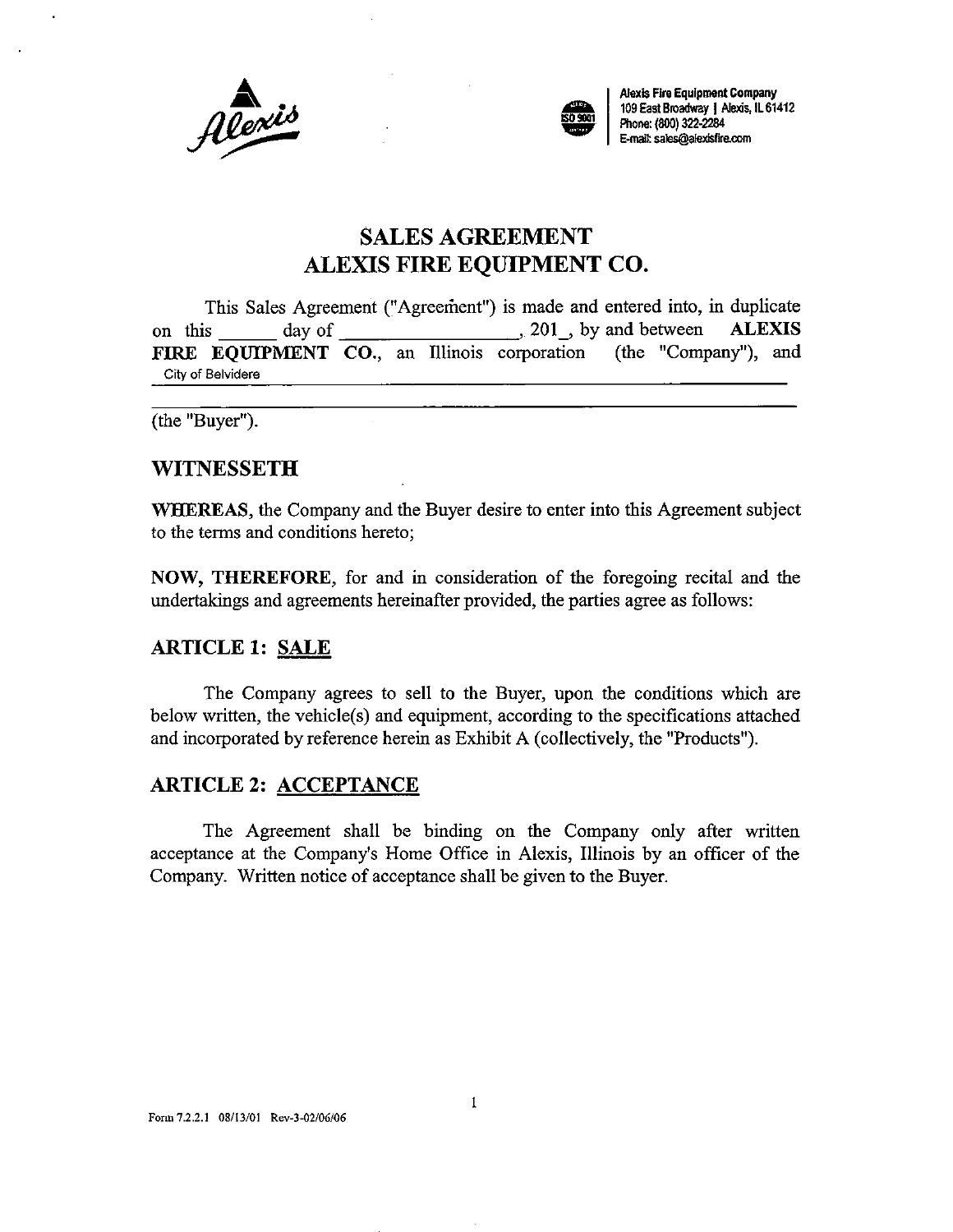#### ARTICLE 3: PAYMENT

3. <sup>1</sup> The Buyer agrees to pay as the purchase price of the Products specified in Exhibit A the sum of Four hundred seventy two thousand two hundred eighty five dollars and no/100

DOLLARS (\$472,285.00) to **ALEXIS FIRE EQUIPMENT CO.**, in the manner described below.

|                |  | \$8,000 trade in 2002 American LaFrance. The Chassis payment of     |  |
|----------------|--|---------------------------------------------------------------------|--|
|                |  | \$210,766.00 shall be made within 10 days of invoicing. Balance of  |  |
|                |  | contract plus any alterations shall be payable upon delivery of the |  |
| finished unit. |  |                                                                     |  |
|                |  |                                                                     |  |
|                |  |                                                                     |  |
|                |  |                                                                     |  |

Interest shall begin to accrue on the unpaid balance at the rate of  $1-1/2%$  per month on the day after each payment is due.

3. 2 Buyer shall pay all amounts payable to the Company when due, time being of essence, and shall pay all of Buyer's expenses, if incurred by the Company, for taxes, insurance, freight and warehousing relating to the Products. The Company reserves the right to modify, change or withdraw credit terms at any time without notice and to require guarantees, security or payment in advance

#### ARTICLE 4: TAXES

Buyer shall pay all taxes, whether presently or hereafter applicable, assessed or arising out of this transaction, whether in the nature of an occupation, property, excise, sales or use tax imposed upon the Company, Buyer or the Products. Whenever possible the Company shall add such taxes to the invoice as a separate charge. However, the Company shall have the right at anytime to separately bill Buyer for any such taxes which the Company may be required to pay. If the Products are exempt from taxes upon the proper execution of an exemption certificate, it is the duty of the Buyer to furnish such properly executed exemption certificate to the Company.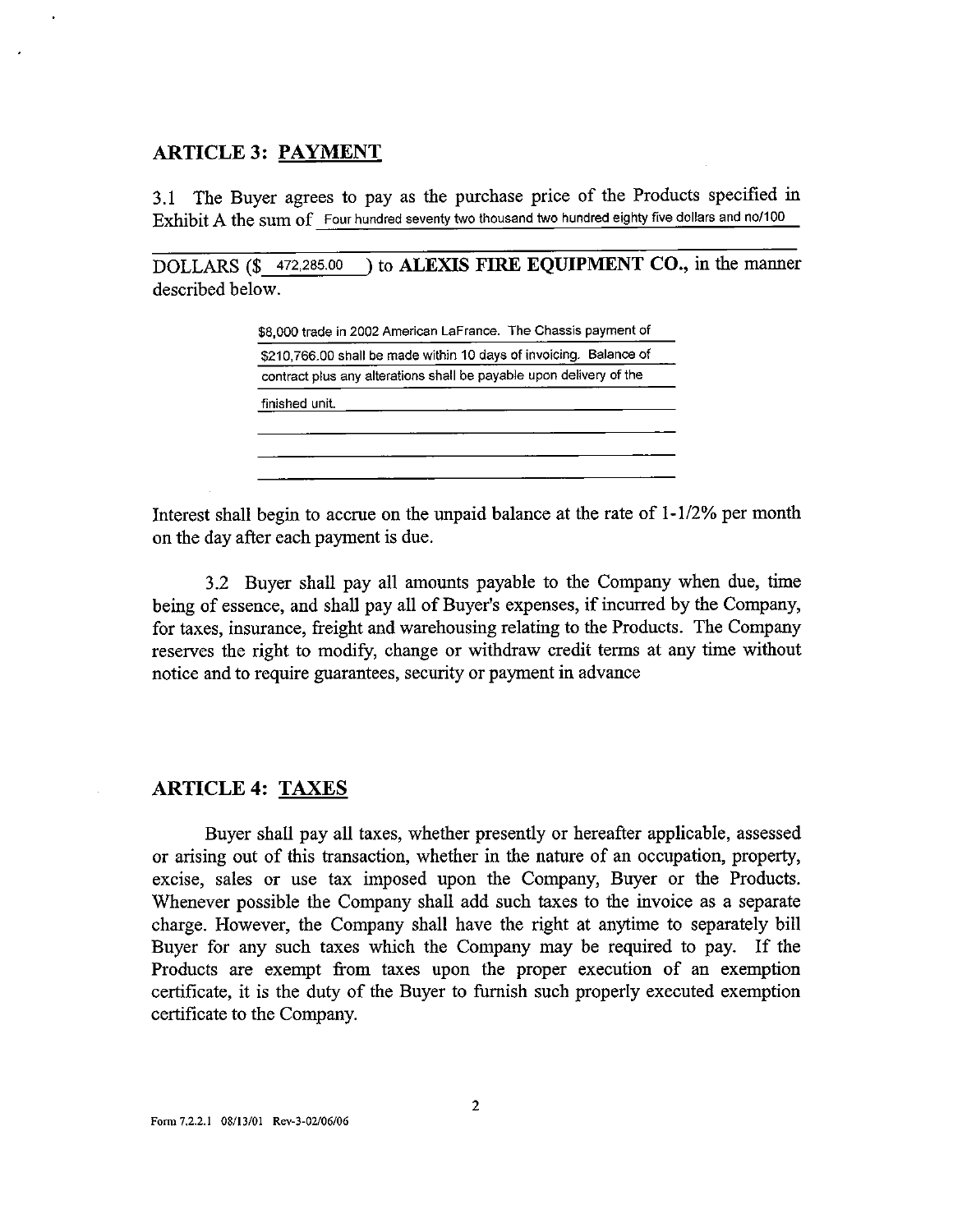#### ARTICLE 5: RISK OF LOSS AND INSURANCE

All risk of loss shall pass to the Buyer when the Products are delivered to the Buyer at Buyers location. Company shall insure the Products " all risks" until the Products are delivered to the Buyer at Buyers location at an amount not less than the purchase price identified in Article 3.

#### ARTICLE 6: COMPLETION

The Product shall be completed by Company within 300 calendar days after acceptance of the Agreement by the Company. This date may be extended by delays caused by war, fire, strike, acts of God, and other facts beyond the reasonable control of Company. In the event of any delay extending the completion date beyond 360 calendar days from the date of acceptance, the Buyer may cancel the contract and all sums previously paid by Buyer to Company shall be immediately returned to Buyer.

#### ARTICLE 7: SHIPMENT

All shipments shall be made F.O.B. destination ( 123 S. State Street Belvidere, Illinois). Complete operation instructions and handling instructions relating to the Products shall be furnished by the Company at the time of delivery of the Products to the Buyer and Company shall provide reasonable training in the use of the Products.

#### ARTICLE 8: MULTIPLE PIECES

If more than one vehicle or more Products are ordered under this Agreement and the Products are shipped at different dates, the terms of payment stated herein shall apply to each shipment and an invoice covering each shipment shall be rendered.

#### ARTICLE 9: LIMITED WARRANTY

The Company warrants exclusively to the Buyer that at the date of delivery to the Buyer, and for <sup>a</sup> period of one ( 1) year after this date, the Products shall be free from defects in material and workmanship under the use and service as specified in the operation and handling instructions. For a period of one (1) year from the date of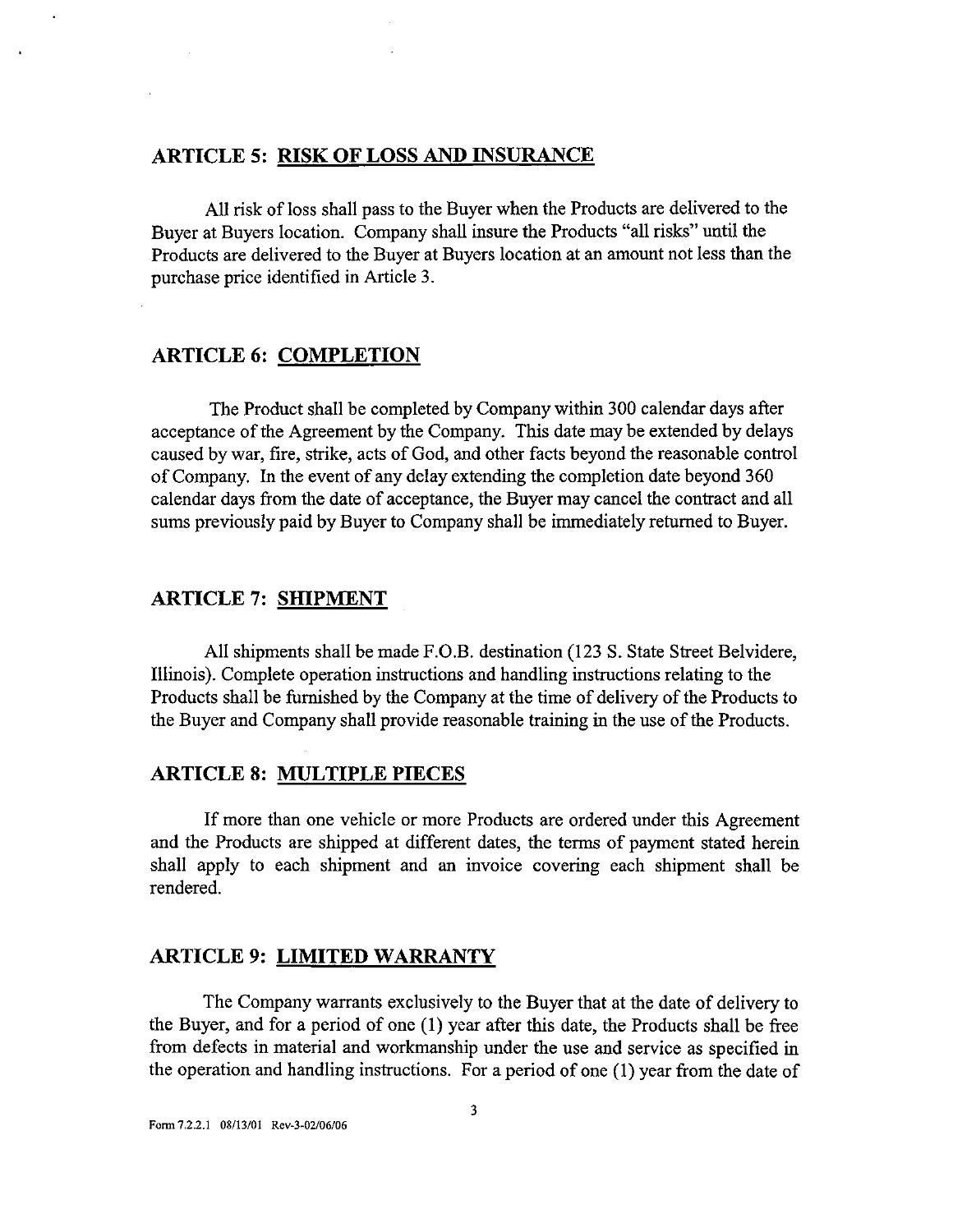delivery to the Buyer, the Company or its authorized agent shall repair or replace (at the option of the Company or its authorized agent) any of the Products, or component thereof, which after use and service as specified in the operation and handling instruction, is determined to be defective by the Company or its authorized agent upon inspection at the premises of the Company or its authorized agent. Any component of a Product manufactured by any supplier other than the Company shall bear only the warranty, if any, made by the manufacturer of such component. The Buyer shall notify the Company of any defect in any Product covered by this Limited Warranty no later than thirty (30) days after the defect is discovered and before any repairs are performed. If any repairs are made before the Company is notified, these repairs shall void this Limited Warranty in its entirety.

Defective parts will not be accepted for return or replacement without the prior written authorization of the Company. Upon receipt of such written authorization, and in accordance with instructions from the Company, the defective parts may be returned to the Company or its authorized agent at the expense of the Buyer. Return shipment of repaired/replaced part or parts covered by this Limited Warranty shall be at the expense of the Company. Unauthorized alteration and/or repair of the Products by anyone other than the Company or its authorized agent which causes failure of the Products or associated components will void this Limited Warranty in its entirety. Any Products replaced or repaired under the terms of the Limited Warranty shall only be warranted for the remainder of the one (1) year period applicable to the Products replaced.

This Warranty shall not specifically apply to the following:

To normal maintenance services or adjustments.

To Products which shall have been replaced or altered outside of the Company's factory in any way so as to affect its stability, or which has been used in a manner other than that specified in the operation and handling instructions provided by the Company, or involved in an accident, or to Products made by the Company which has been operated at a speed exceeding the factory rated speed, or loaded beyond the factory rated load capacity.

To the chassis associated equipment furnished with chassis, signaling devices, generators, batteries, tires, pumps, and all purchased parts or other trade accessories.

#### ARTICLE 10: LIMITATION OF REMEDIES AND DAMAGES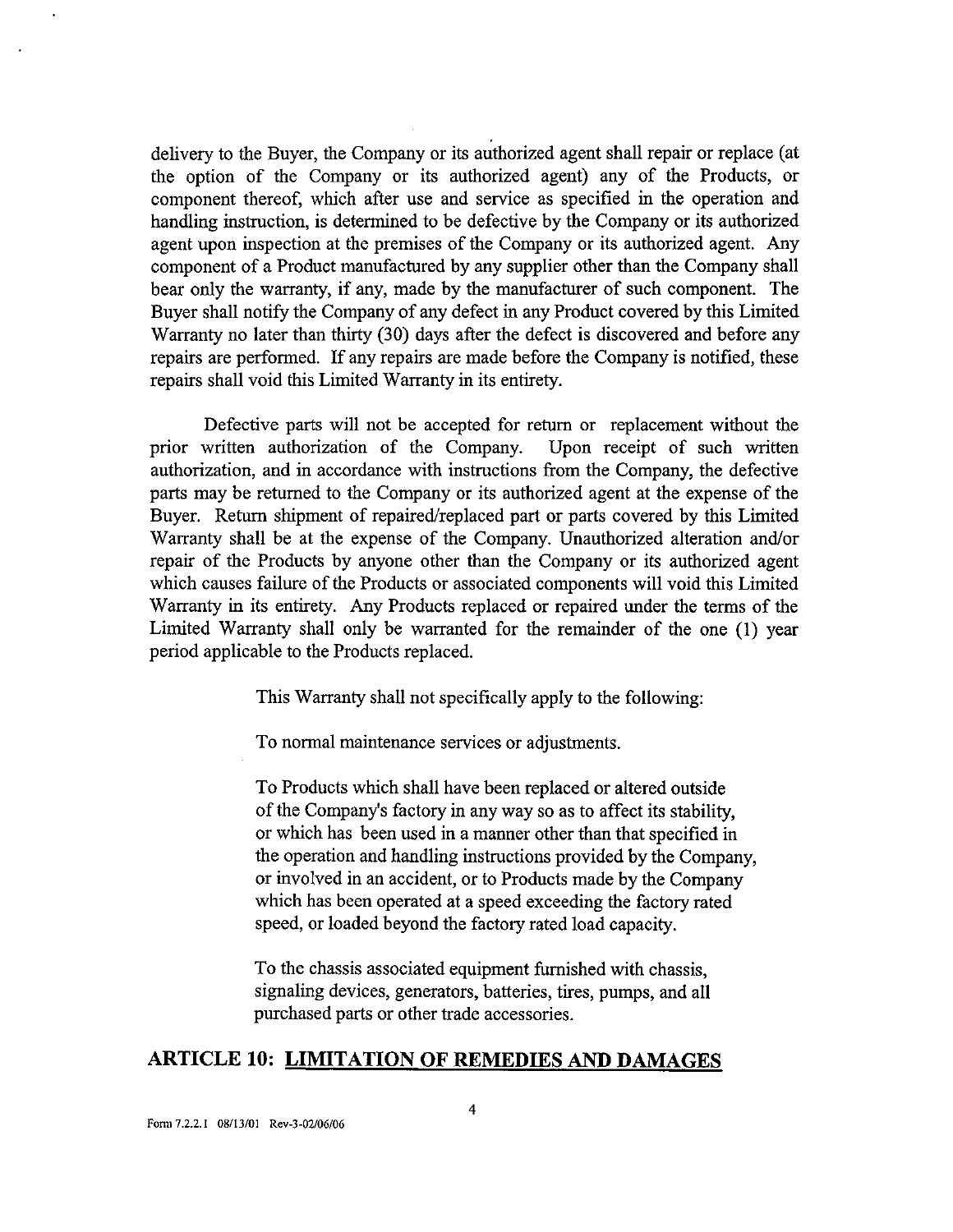THE SOLE AND EXCLUSIVE REMEDY OF THE BUYER AGAINST THE COMPANY SHALL BE FOR THE REPAIR OR REPLACEMENT OF DEFECTS IN THE PRODUCTS AS SET FORTH ABOVE. THE BUYER SHALL HAVE NO CLAIM AGAINST THE COMPANY FOR SPECIAL, INDIRECT, INCIDENTAL OR CONSEQUENTIAL DAMAGES WHICH MAY BE SUSTAINED BY THE BUYER, INCLUDING BUT NOT LIMITED TO THOSE DAMAGES ARISING FROM THE USE, INABILITY TO USE, MAINTENANCE OR REPAIR OF THE PRODUCTS UNDER ANY THEORIES OF LAW OR EQUITY, OR THOSE DAMAGES ARISING FROM LOST PROFITS, LOST SALES, INJURY TO PERSON OR PRODUCTS, OR ANY OTHER INCIDENTAL OR CONSEQUENTIAL LOSS, OR FOR DAMAGES BASED UPON NEGLIGENCE. The sole purpose of the exclusive remedy shall be to provide the Buyer with repair or replacement of defective Products. This exclusive remedy shall not be deemed to have failed of its essential purpose so long as the Company is willing and able to repair or replace defective Products in the manner prescribed. The maximum liability of the Company under the Limited Warranty shall not in any case exceed the purchase price for the Products claimed to be defective. Any action for breach of warranty must be commenced within one (1) year after the cause of action arises.

#### ARTICLE 11: WARRANTY DISCLAIMER

THERE ARE NOT WARRANTIES WHICH EXTEND BEYOND THE DESCRIPTION OF THE FACE HEREOF EXCEPT AS EXPRESSLY SET FORTH HEREIN. THE LIMITED WARRANTY GRANTED BY THE COMPANY TO THE BUYER HEREIN SHALL BE IN LIEU OF ALL OTHER WARRANTIES, EXPRESS OR IMPLIED. THE COMPANY DISCLAIMS ANY IMPLIED WARRANTY OF FITNESS OF THE PRODUCTS FOR A PARTICULAR PURPOSE. NO PROMISE OR AFFIRMATION OF FACT SHALL CONSTITUTE WARRANTY BY THE COMPANY OR GIVE RISE TO ANY LIABILITY OR OBLIGATION OF THE COMPANY.

11. <sup>1</sup> Following thirty( 30) days after the date of delivery, all warranty claims shall be submitted by the customer to the Company on the Warranty Claim form supplied by the Company at delivery.

Prior to the end of the one  $(1)$  year period from the date of delivery, the Customer shall submit any additional warranty claims to the Company on said Warranty Claim form, this ending the period for submission of warranty claims per the Limited Warranty.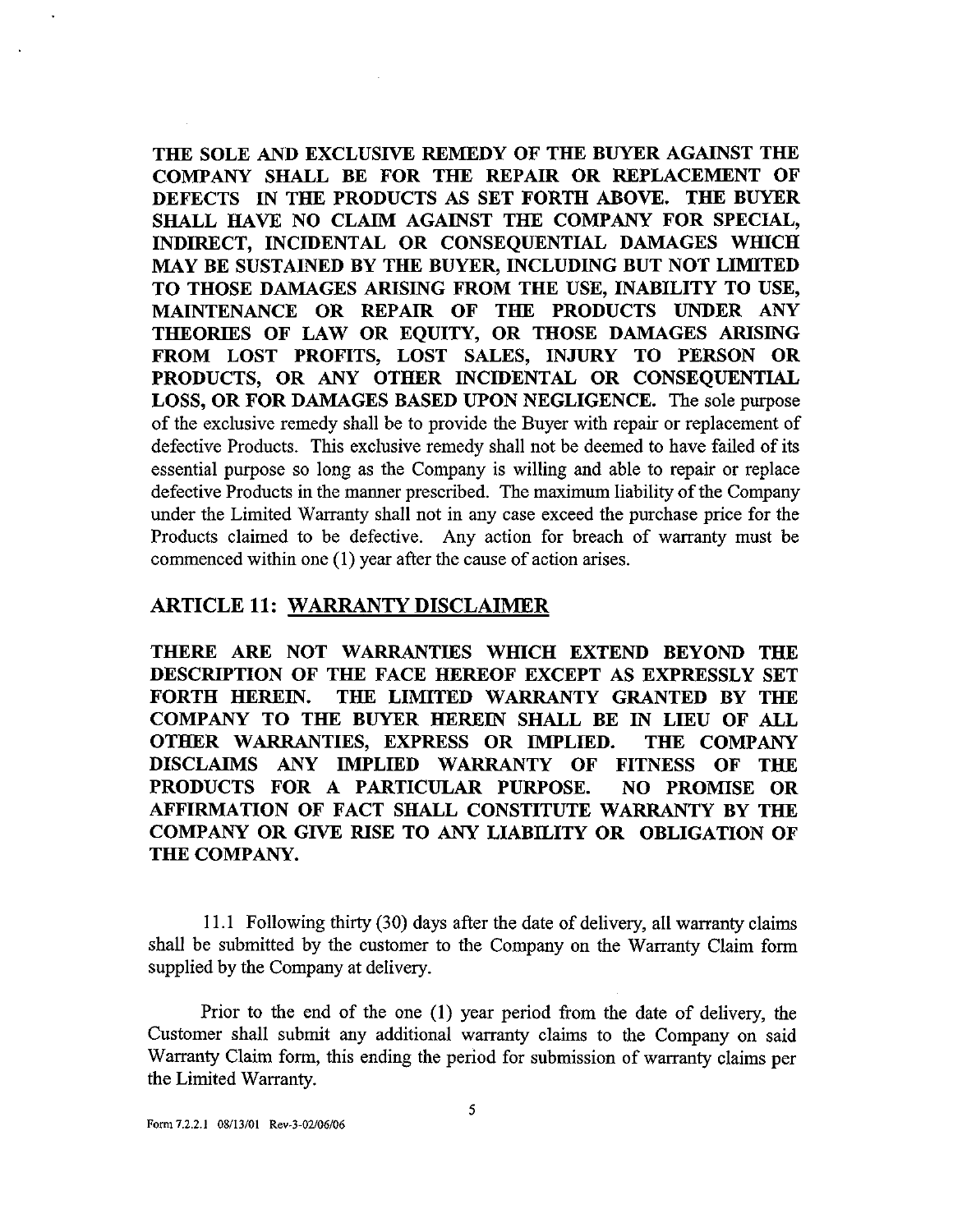Upon receipt of the respective Warranty Claim forms, the Company will act in a timely manner in accordance with the Limited Warranty to expedite said claims. If, however, the apparatus is deemed to be out of service during this one year period the Customer shall notify the Company in writing and appropriate action will be taken in accordance with the Limited Warranty.

#### ARTICLE 12: ASSIGNMENT

Buyer shall not assign any of its rights or delegate any of its obligations hereunder without the prior written consent of the Company.

#### ARTICLE 13: TRADEMARKS

13. <sup>1</sup> All Products sold to the Buyer by the Company may bear <sup>a</sup> trademark owned by the Company. Any trademark affixed to the Products by the Company shall remain the sole property of the Company. The Buyer hereby acknowledges the Company's exclusive right, title and interest in and to any such trademark of the Company; and the Buyer shall not at anytime do or cause to be done any act or thing in anyway contesting or in anyway impairing or tending to impair any part of such right, title and interest. The term "trademark" as used herein, includes any trademark or trademark rights of the Company, whether the trademark is registered pursuant to the laws of the federal government of the United States of America, or exists pursuant to the common law or the laws of any state or nation.

13.2 In the event of any infringement of the rights of the Company to any trademark coming to the notice of the Buyer, the Buyer shall promptly notify the Company, in writing, and the Buyer shall join with the Company, if required by the Company and at the expense of the Company, in taking such steps as the Company may deem advisable against the infringement or otherwise for the protection of the rights of the Company.

#### ARTICLE 14: GENERAL PROVISIONS

14.1 Titles to Articles herein are for informational purposes only.

14.2 The provisions of this Agreement shall be binding upon and inure to the benefit of the parties hereto, and their successors and assigns, subject to the provisions of Article 12.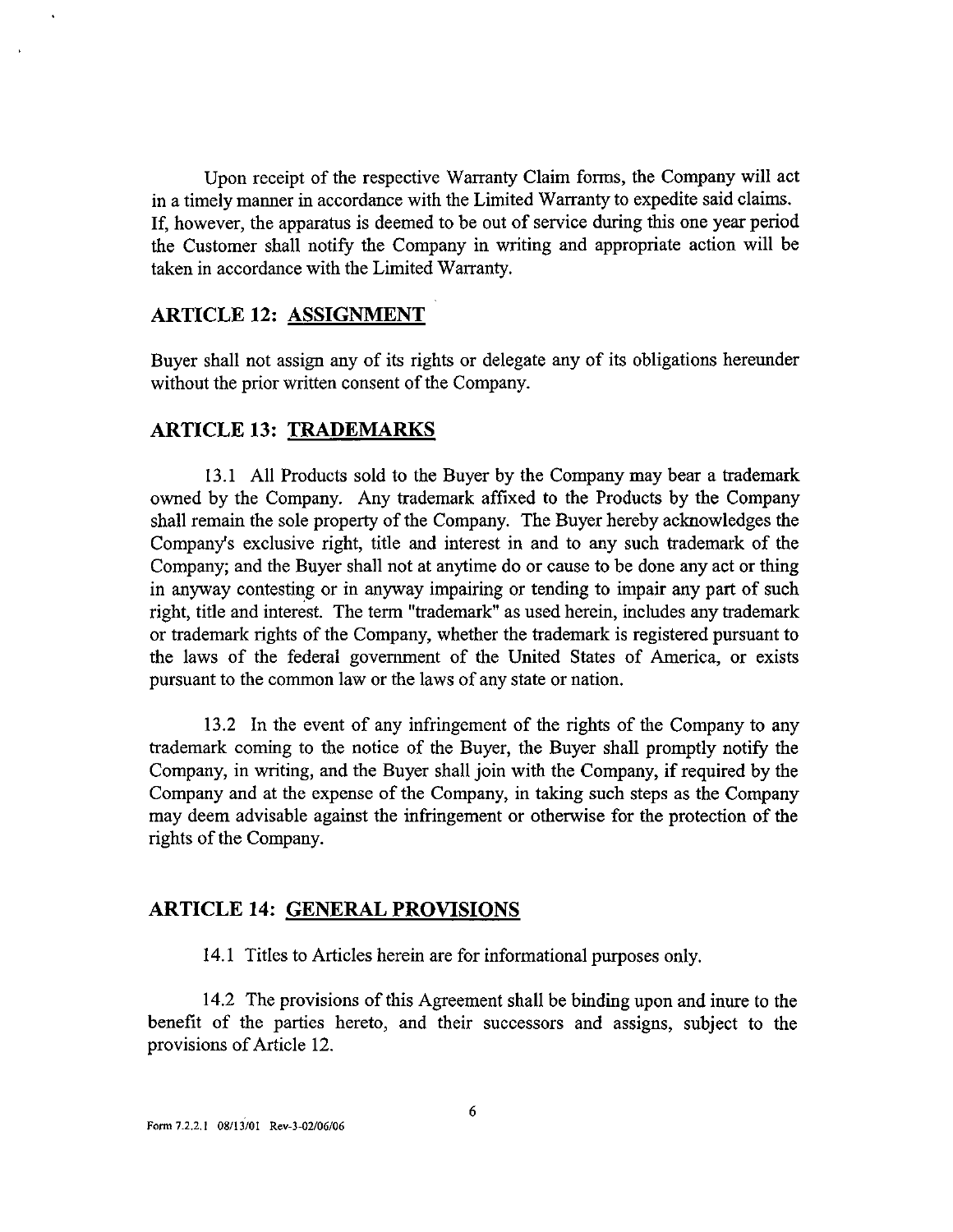14.3 This Agreement shall be construed, enforced and governed in all respects, in accordance with the laws and the statutes of the State of Illinois, excluding any choice of law rules which may direct the application of the laws of any other jurisdiction. The parties agree to and consent to venue and personal jurisdiction in the 17'h Judicial Circuit, Boone County, Illinois. Any action brought, in any way related to this Agreement, shall be brought in that jurisdiction.

14.4 If any provision of this Agreement is deemed invalid, illegal or unenforceable in any jurisdiction, (i) such provision will be deemed amended to conform to applicable laws of such jurisdiction so as to be valid and enforceable, or if it cannot be so amended without materially altering the intention of the parties, it will be stricken, (ii) the validity, legality and enforceability of such provision will not in any way be affected or impaired thereby in any other jurisdiction, and (iii) the remainder of this Agreement will remain in full force and effect.

14. 5 This Agreement constitutes the entire understanding and agreement between the parties relating to the sale of the Products by the Company to the Buyer and supersedes any and all prior agreements, whether written or oral, that may exist between the parties regarding the sales of Products. This Agreement may be amended only by <sup>a</sup> written instrument signed by each party.

14. <sup>6</sup> Any notice required by the terms of this Agreement shall be given in writing whether by actual delivery of the notice to the party thereunto entitled, or by the mailing of the notice in the United States mail, first class postage prepaid, to the address of the party entitled thereto, registered or certified mail, return receipt requested. The notice shall be deemed to be received on the date of its actual receipt, if delivered by hand, and on the date of its mailing, if delivered by mail. All notices demands or other communications to any of the parties to this Agreement shall be addressed as follows: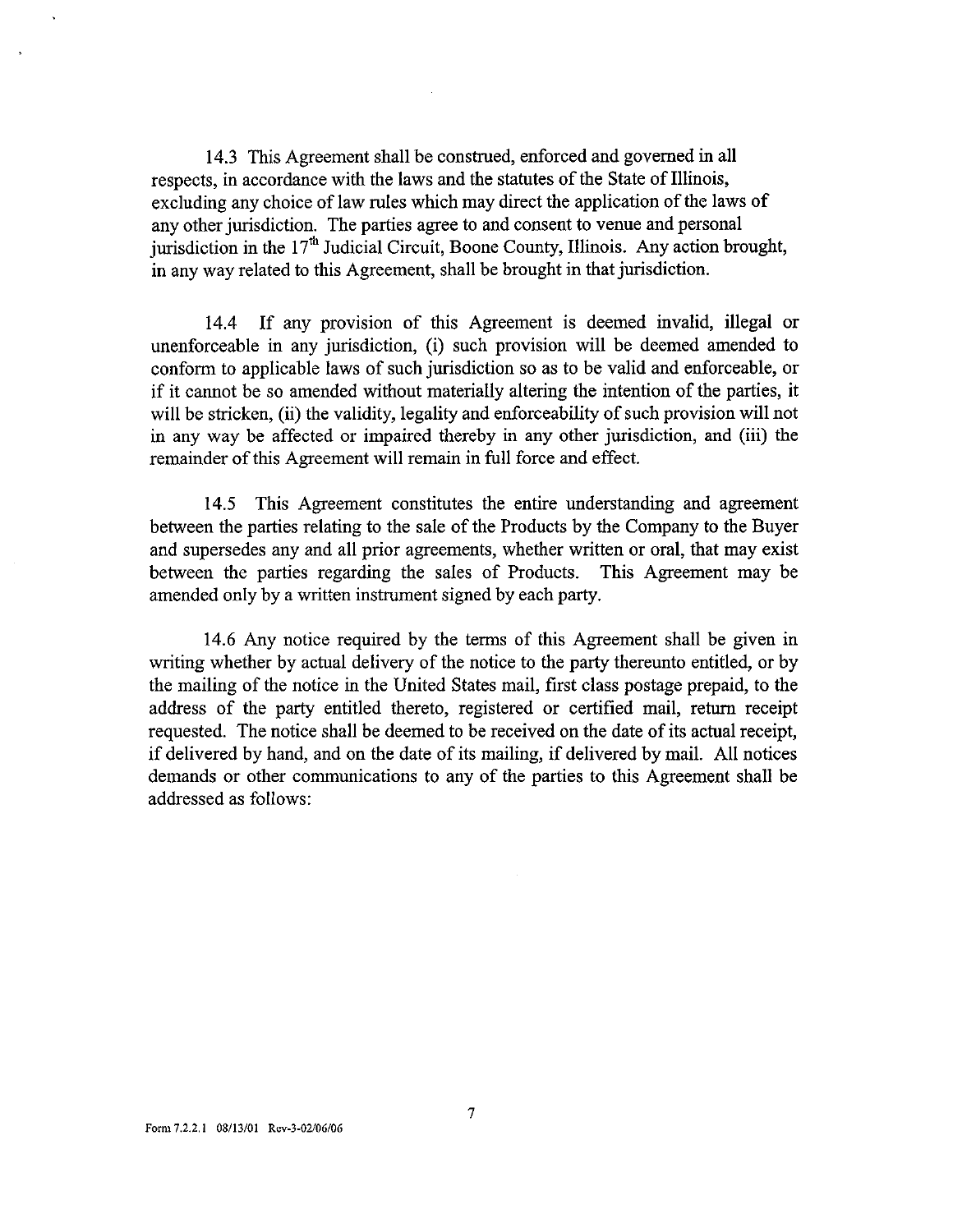To The Company:

 $\ddot{\phantom{a}}$ 

Alexis Fire Equipment Company PO Box 549 109 E. Broadway Alexis, Illinois 61412

With a Copy to:

Keith J. Braskich Davis and Campbell, L.L.C. 401 Main Street Suite 1600 Peoria, Illinois 61602-1241

Buyer's Legal name and address:

<u> 1990 - Johann John Harry Hermes, francuski filozof (</u>

<u> 1989 - Johann Barbara, martxa alemaniar amerikan personal (h. 1989).</u> 

<u> 1980 - Johann Barbara, martxa a</u>

Buyer's billing address:

14.7 Any waiver by a parry hereto of <sup>a</sup> breach of any term or condition of this Agreement shall not be considered as <sup>a</sup> waiver of any subsequent breach of the same or any other term or condition hereof.

14.8 The Company may provide a copy of this Agreement to other potential buyers for their review and use with respect to the purchase of similar Products from the Company.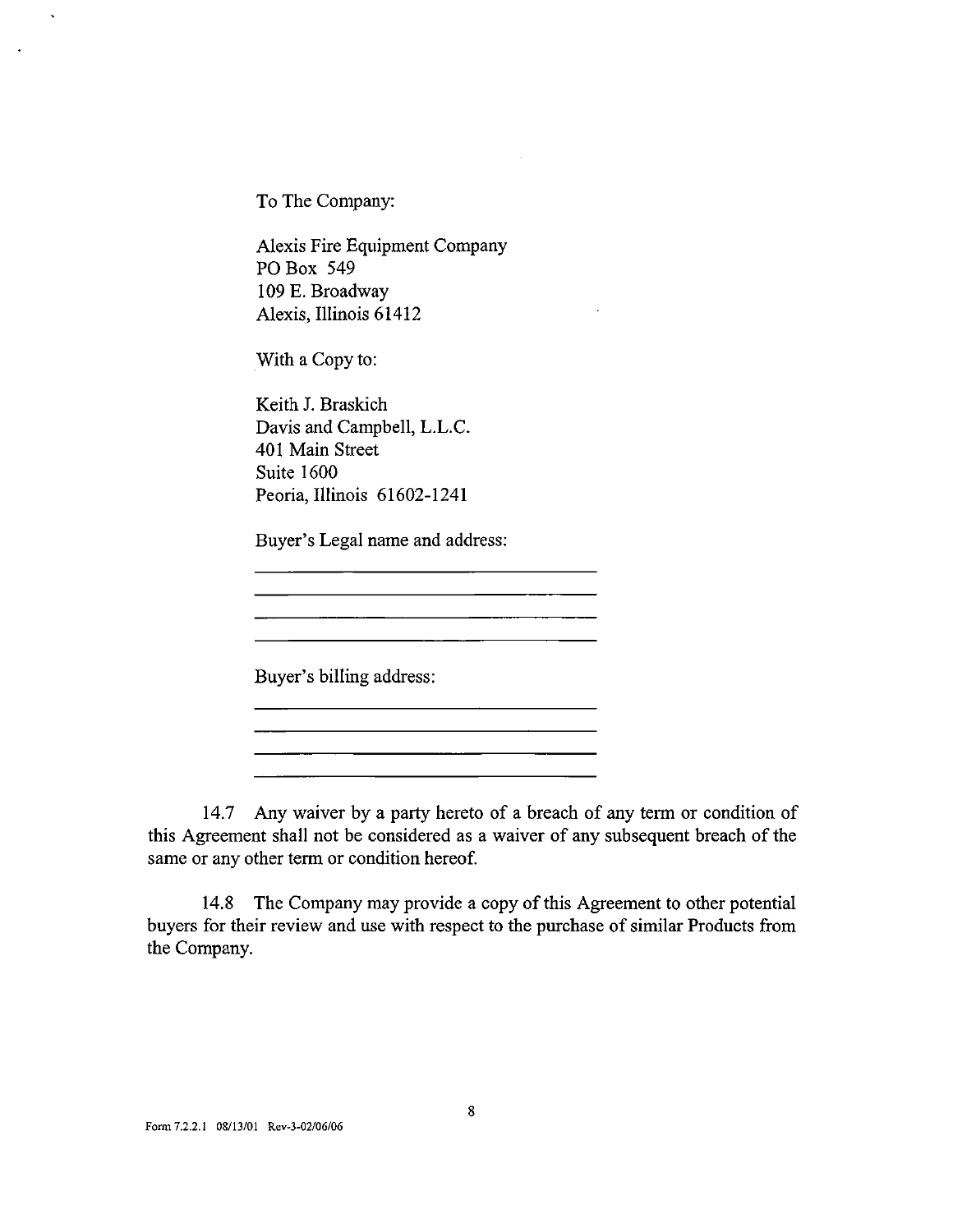IN WITNESS WHEREOF, the Buyer and the Company have caused this Agreement to be executed by their duly authorized representatives this \_\_\_\_\_\_\_\_\_ day of 201\_.

 $\ddot{\phantom{0}}$ 

 $\cdot$ 

ALEXIS SALESMAN BUYERS REGISTERED NAME

AUTHORIZED SIGNATURE & TITLE

AUTHORIZED SIGNATURE & TITLE

AUTHORIZED SIGNATURE & TITLE

CONTACT PERSON& PHONE NUMBER

TAX EXEMPT NUMBER

F.E.I.N. NUMBER

ACCEPTED: ALEXIS FIRE EQUIPMENT CO. 109 EAST BROADWAY ALEXIS, ILLINOIS 61412

| DV.<br>DI. |  |
|------------|--|
|            |  |

TITLE: 

| ₩.<br>DATE: |              |  |
|-------------|--------------|--|
|             | -----<br>--- |  |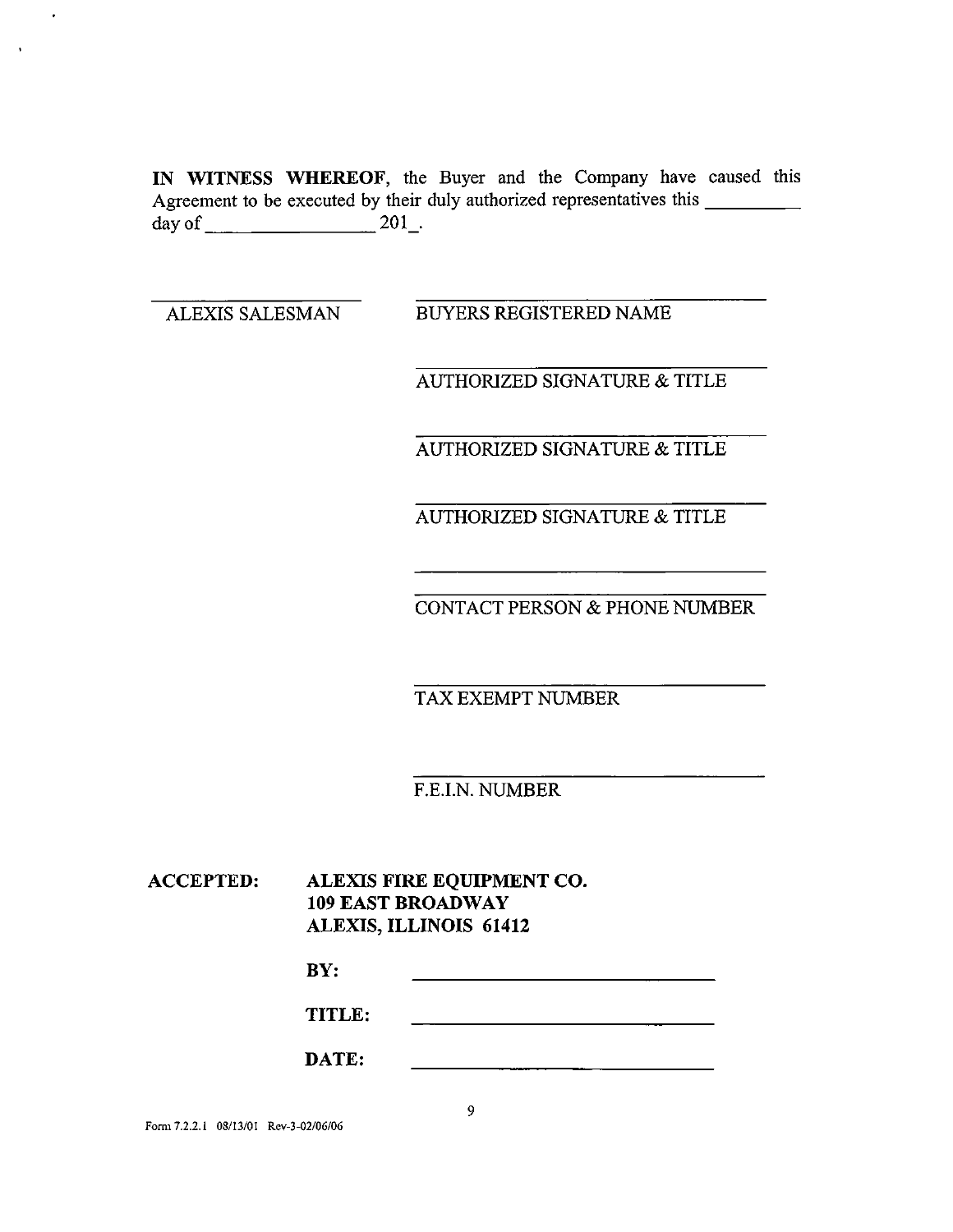



November 22nd, 2016

Ms. Becky Tobin City of Belvidere 123 S. State Street Belvidere, IL 61008

Dear Becky:

Thank you for the opportunity to propose lease figures for your upcoming equipment acquisition. As you know, American Capital is a leader in providing equipment lease and finance options for Schools and Municipalities.

Our expertise in the Education/Municipal Leasing Marketplace is noted by dozens of administrators ranging from Superintendents to Business Managers to Directors of Technology.

The lease options listed below are based upon final credit approval and spread over like term market indexes.

| Equipment<br>Cost | Term                       | Payment Amount         | Rate   | Fees Being<br>Charged |
|-------------------|----------------------------|------------------------|--------|-----------------------|
| \$384,285.00      | 6 Years Annual<br>Payments | $$68,828.24/\text{yr}$ | 2.476% | \$149                 |

Lease would commence on 12/21 into escrow  $\bullet$ 

Payments are due each 6/1. Starting on 6/1/17  $\bullet$ 

Your absolute satisfaction and positive relationship with American Capital is extremely important to us.

If you have any questions, please ask. Our team looks forward to working further with the City of Belvidere.

Regards, J marguerate

Jason Marquardt Executive Vice President



Jason Marquardt- Executive Vice President 2015 Ogden Avenue, Suite 400, Lisle, IL 60532 (P) 630-512-0066 x118 imarquardt@americancapital1.com www.americancapital1.com